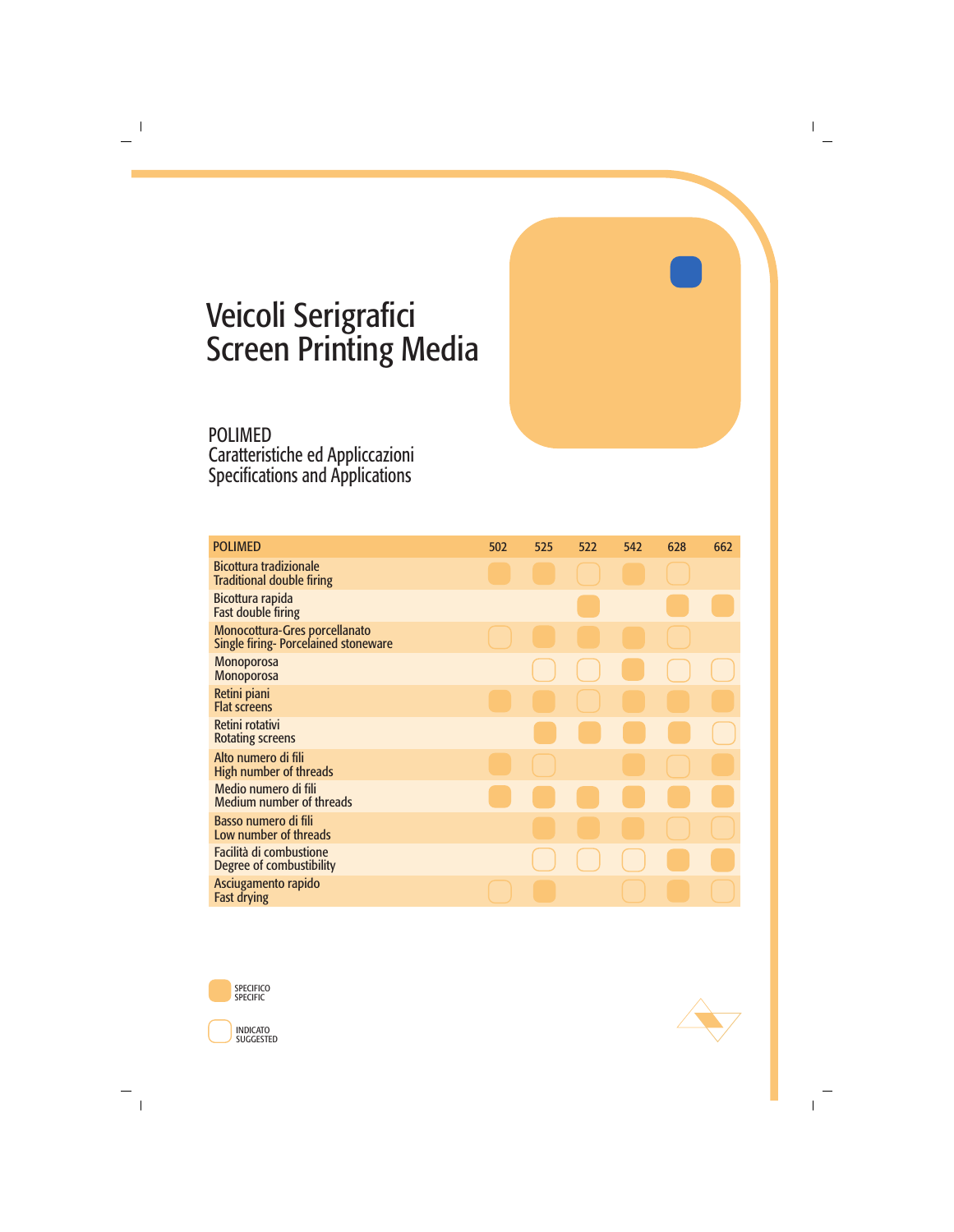Water-soluble medium for screen printing colours.

| <b>Physical-chemical specifications:</b> | <b>Chemical base</b><br>Appearance<br>Solubility<br><b>Viscosity</b><br><b>Density</b>                                                                                                                                                                                                                                                                                                             | Special combination of ethylene oxide derivatives<br><b>Transparent liquid</b><br>Water-soluble in all proportions<br>Approx. 20 cP at 30°C<br>Approx. 1110g/l at 25°C |
|------------------------------------------|----------------------------------------------------------------------------------------------------------------------------------------------------------------------------------------------------------------------------------------------------------------------------------------------------------------------------------------------------------------------------------------------------|------------------------------------------------------------------------------------------------------------------------------------------------------------------------|
| <b>Characteristics and applications:</b> | POLIMED 502 is a universal, water-soluble, screen printing medium<br>for single-firing and both fast and traditional double-firing.<br>The screen printing mixtures prepared with this medium are<br>characteristically rather slow drying and if necessary a faster drying<br>process is possible by adding water to POLIMED502 to a maximum<br>proportion of 40%.<br>The recommended mixture is: |                                                                                                                                                                        |
|                                          | POLIMED 502: 30÷35%<br>POWDER: 70÷65%                                                                                                                                                                                                                                                                                                                                                              |                                                                                                                                                                        |

Note: POLIMED 502 is available in 200kg drums and 1000kg tanks. If stored correctly it has a shelflife of at least 12 months.

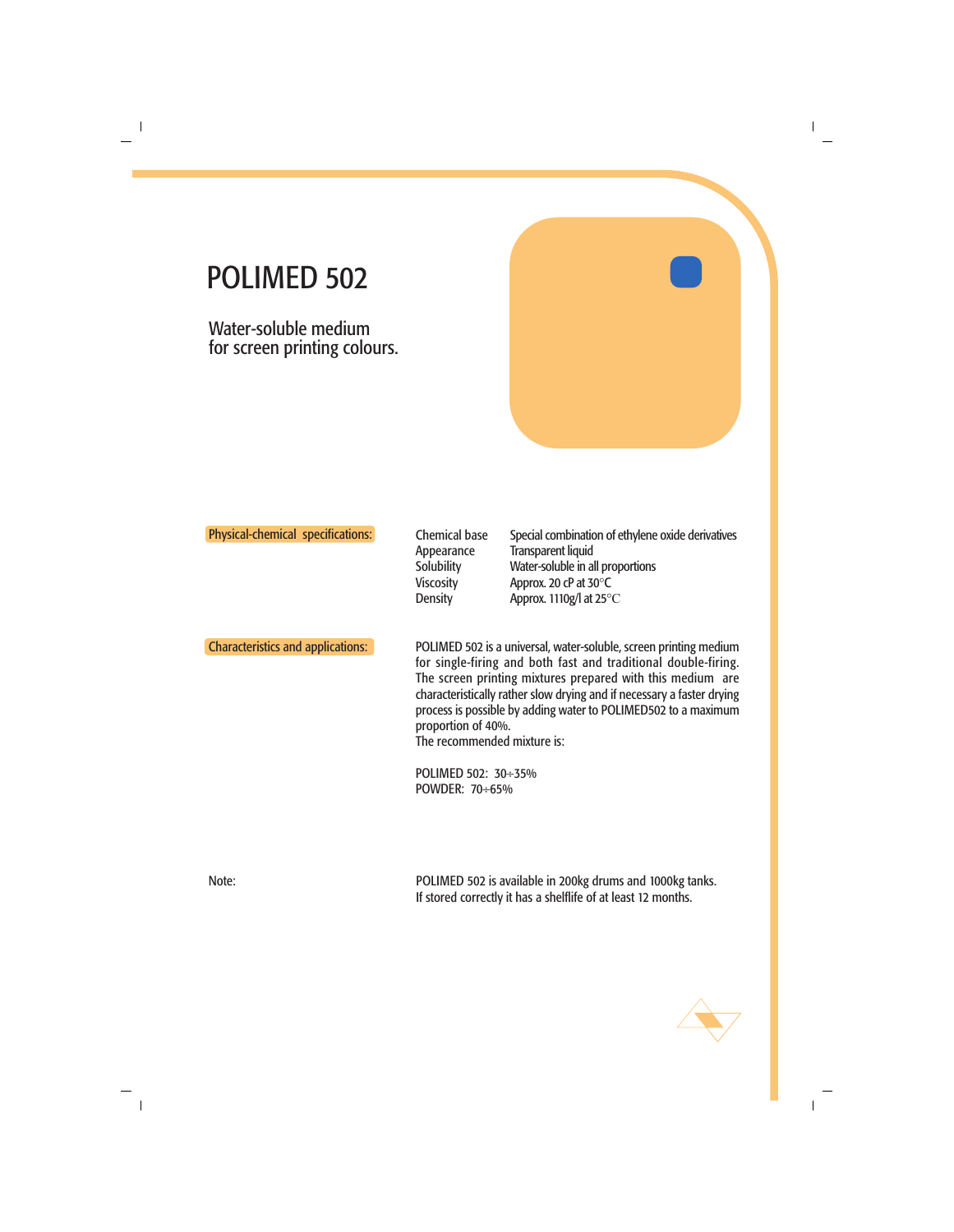Water-soluble medium for screen printing colours.

| <b>Physical-chemical specifications:</b> | <b>Chemical base</b><br>Appearance<br>Solubility<br><b>Viscosity</b><br><b>Density</b> | Special combination of ethylene oxide<br><b>Transparent liquid</b><br>Water-soluble in all proportions<br>Approx. 6 cP at $30^{\circ}$ C<br>Approx. 1110g/l at $25^{\circ}$ C                                                                                                                                                                                                                             |
|------------------------------------------|----------------------------------------------------------------------------------------|-----------------------------------------------------------------------------------------------------------------------------------------------------------------------------------------------------------------------------------------------------------------------------------------------------------------------------------------------------------------------------------------------------------|
| <b>Characteristics and applications:</b> | printing with a low mesh-count.<br>The recommended mixture is:                         | POLIMED 502 is a universal, water-soluble, screen printing medium<br>for single-firing and fast or traditional double-firing.<br>The pastes obtained are homogeneous, thixotropic and have a<br>viscosity that is constant in time. The screen printing mixture<br>prepared with this medium is characteristically fast-drying after<br>application. This is a medium particularly appropriate for screen |

POLIMED 525 : 35÷40% POWRED : 65÷60%

Note: POLIMED 525 is available in 200kg drums and 1000kg tanks. If stored correctly it has a shelflife of at least 12 months.

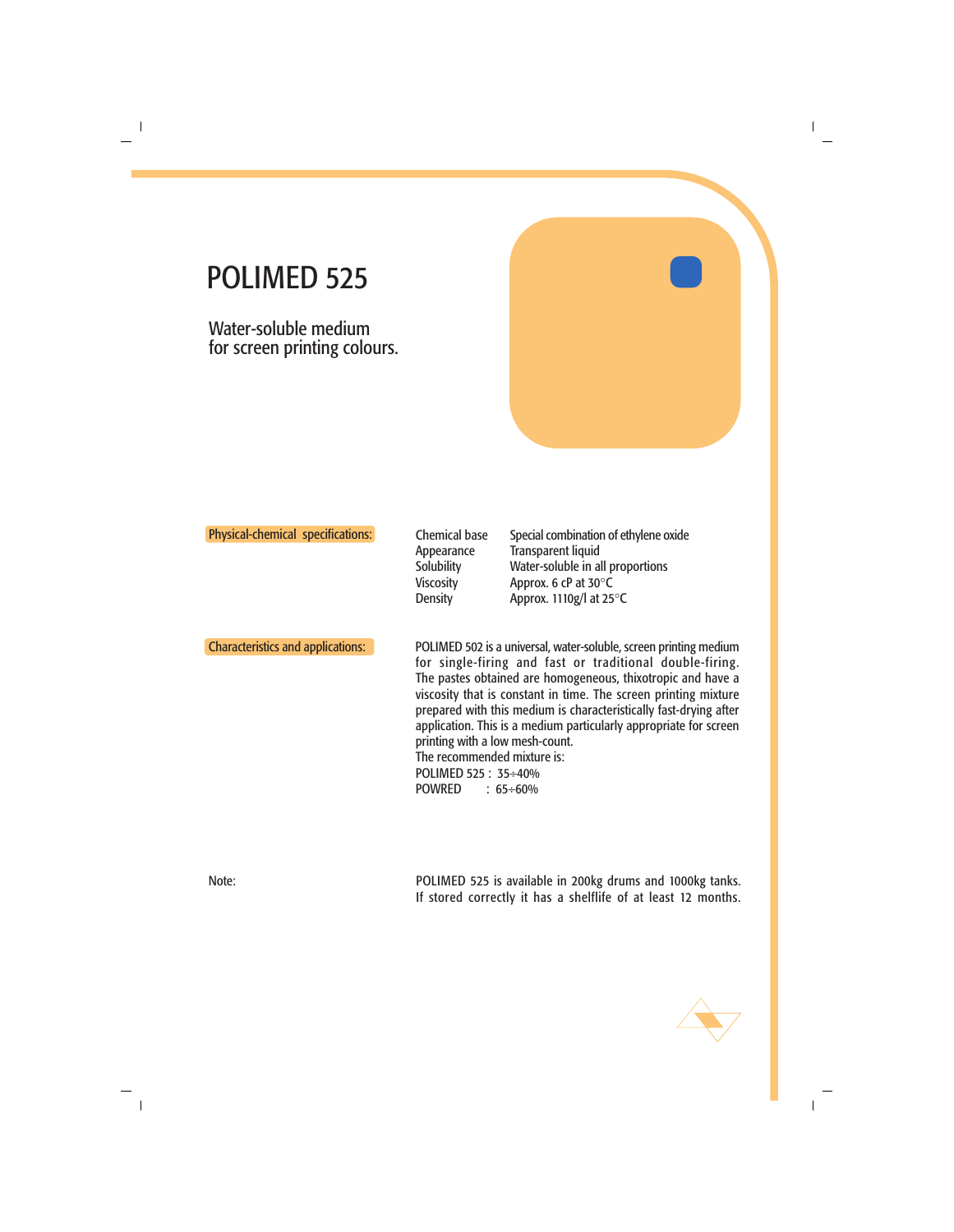Water-soluble medium for screen printing colours.

| <b>Physical-chemical specifications:</b> | <b>Chemical base</b><br>Appearance<br>Solubility<br><b>Viscosity</b><br><b>Density</b> | Special combinations of ethylene<br>and propylene oxide derivatives.<br>Transparent liquid.<br>Water-soluble in all proportions<br>Approx. 12 cP at 30°C<br>Approx 1056 g/l at $25^{\circ}$ C                                                                                                                                                                                                                                                                                                                                                                                                                         |
|------------------------------------------|----------------------------------------------------------------------------------------|-----------------------------------------------------------------------------------------------------------------------------------------------------------------------------------------------------------------------------------------------------------------------------------------------------------------------------------------------------------------------------------------------------------------------------------------------------------------------------------------------------------------------------------------------------------------------------------------------------------------------|
| <b>Characteristics and Applications:</b> | POLIMED 522: 40÷35%<br><b>POWDER</b>                                                   | POLMED 522 is a water-soluble screen printing medium with a low<br>count of organic substances, and is, therefore, specifically indicated<br>for fast cycles of both single and double-firing.<br>The mixture prepared with POLIMED 522 is creamy and thixotropic,<br>and therefore appropriate for application on medium or low-mesh<br>screens, rotary machines, successive overlap applications and under<br>glaze, without any water repelling effect.<br>Suitable in all cases where good detachment between the printing<br>screen and tile surface is required. The recommended mixture is:<br>$:60 \div 65\%$ |

Note: POLIMED 522 is available in 200kg drums and 1000kg tanks. If correctly stored it will keep for at least 12 months

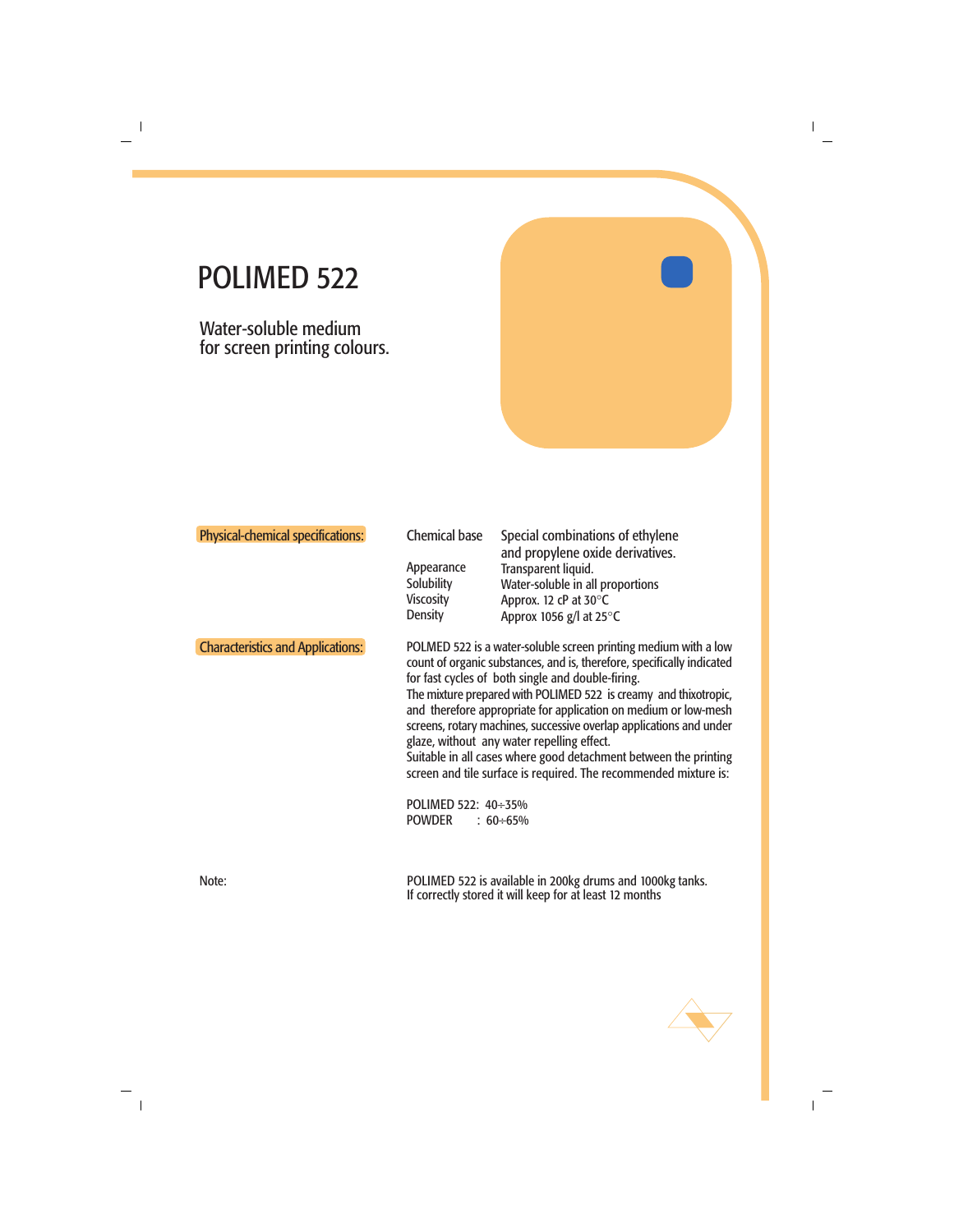Water-soluble medium for screen printing colours.

| Physical-chemical specifications:        | <b>Chemical base</b><br>Appearance<br><b>Solubility</b><br><b>Viscosity</b><br><b>Density</b>                                     | Special combination of ethylene and<br>propylene derivatives<br><b>Viscous liquid</b><br>Water-soluble in all proportions<br>Approx. 29 cP at 30°C<br>Approx.1100 $g$ /l at 25 $\degree$ C                                                                                                                                                                                                                                      |
|------------------------------------------|-----------------------------------------------------------------------------------------------------------------------------------|---------------------------------------------------------------------------------------------------------------------------------------------------------------------------------------------------------------------------------------------------------------------------------------------------------------------------------------------------------------------------------------------------------------------------------|
| <b>Characteristics and applications:</b> | double firing.<br>or rotary machines.<br>surface.<br>The recommended mixture is:<br>POLIMED 542 : $40 \div 35\%$<br><b>POWDER</b> | POLIMED 542 is a universal water-soluble silk-screen printing<br>medium, suitable for rapid and traditional cycles in single-firing or<br>The silk-screen mixtures prepared with POLIMED 542 may be used<br>for both low-mesh and high-mesh printing screens on horizontal<br>POLIMED 542 is also recommended in all those cases where<br>excellent release is required between the silk screen and the tile<br>$:60 \div 65\%$ |
| Note:                                    | $1.000$ kg.                                                                                                                       | POLIMED 542 is available in drums of 200 kg. and tanks of<br>If correctly stored, it will keep for at least 12 months.                                                                                                                                                                                                                                                                                                          |

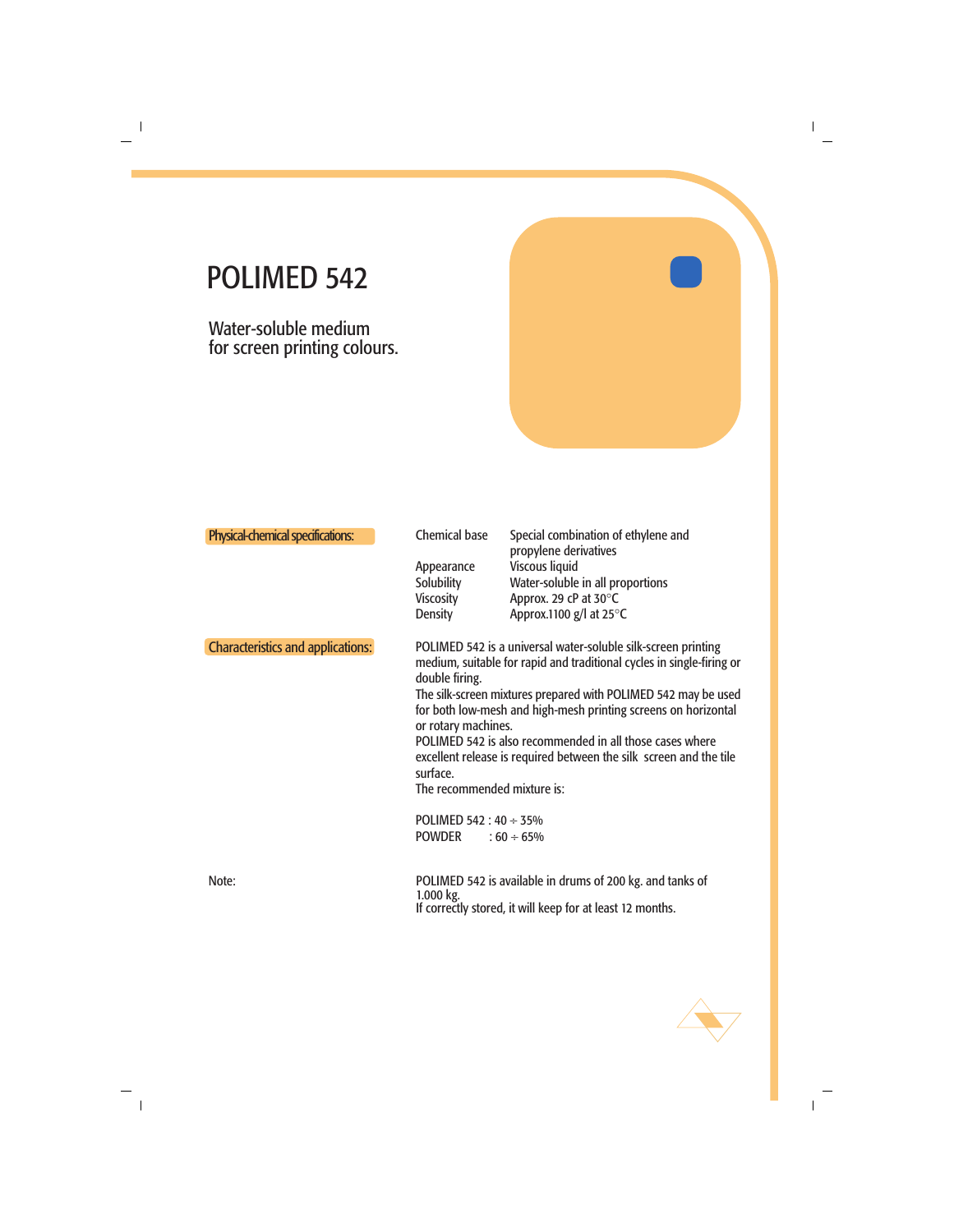Water-soluble medium for screen printing colours.

| Physical-chemical specifications: |  |  |
|-----------------------------------|--|--|
|                                   |  |  |
|                                   |  |  |

Chemical base Appearance **Solubility** Viscosity **Density** 

Ethylene and propylene oxide derivatives Viscous liquid Water-soluble in all Proportions Approx. 20 cP at 30°C Approx.1050 g/l at 25°C

Proprietà ed applicazioni: POLIMED 628 is water-soluble screen printing medium studied for fast firing cycles. POLIMED 628 is also used where it is necessary to overlap in a short time distance and between two screen printing operations. It forms thixotropic pastes which allow the printing screen to detach easily from the tile surface. The recommended mixture is: POLIMED 628 30÷35%<br>POWDER 70÷65% **POWDER** 

Note: POLIMED 628 is available in 200 kg. drums and 1.000 kg. tanks If correctly stored, it will keep for at least 12 months.

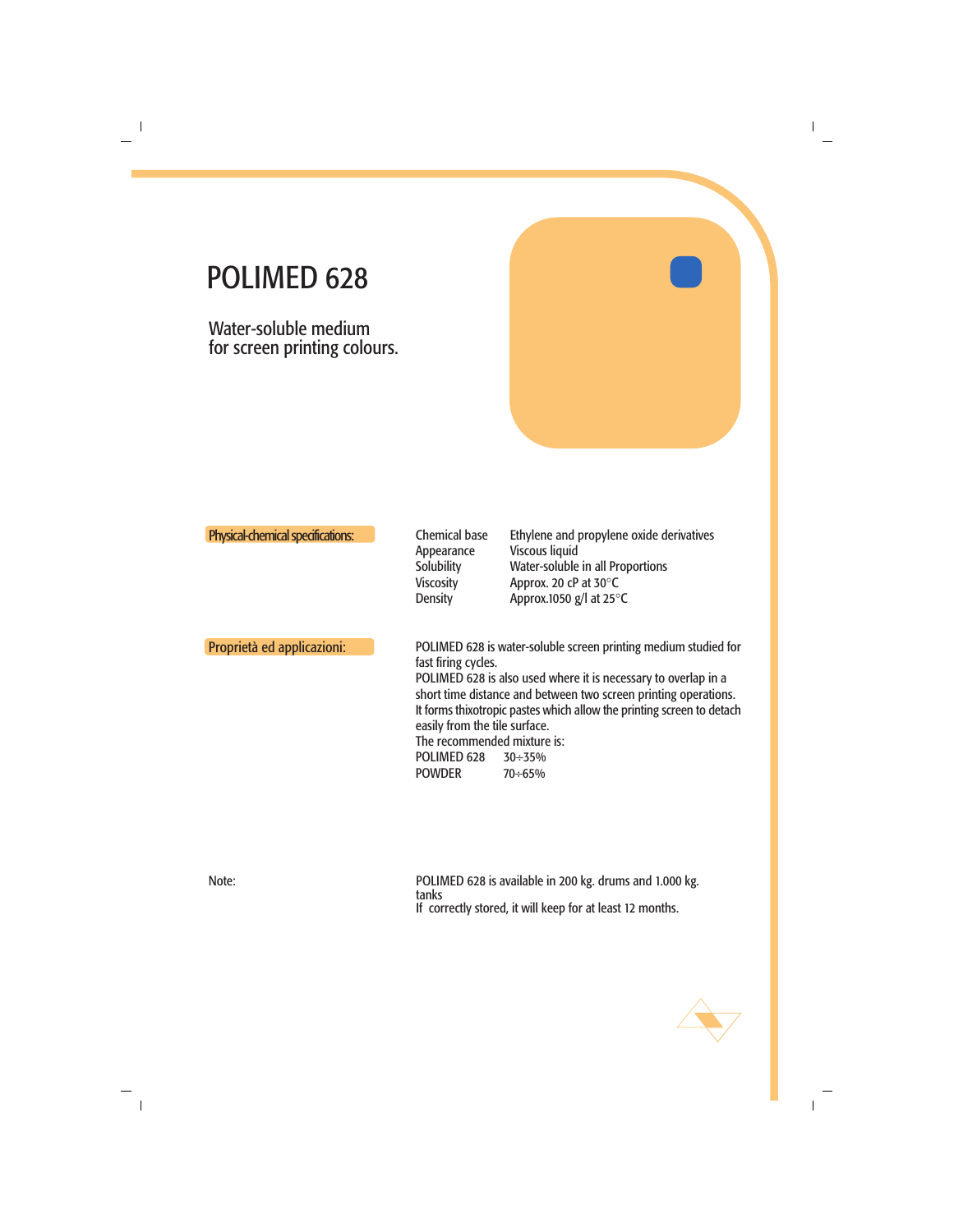Water-soluble medium for screen printing colours.

| <b>Physical-chemical specifications:</b> | <b>Chemical base</b><br>Appearance<br>Solubility<br><b>Viscosity</b><br><b>Density</b>                              | A mixture of propylene oxide<br>derivatives and synthetic resins<br><b>Viscous liquid</b><br>Water-soluble in all proportions.<br>Approx. 180 cP at 30°C<br>Approx. 1030 $g$ /l at 25 $\degree$ C                                                                                                                                                                                                                                                                                                                                                           |
|------------------------------------------|---------------------------------------------------------------------------------------------------------------------|-------------------------------------------------------------------------------------------------------------------------------------------------------------------------------------------------------------------------------------------------------------------------------------------------------------------------------------------------------------------------------------------------------------------------------------------------------------------------------------------------------------------------------------------------------------|
| <b>Characteristics and Applications:</b> | definition designs.<br>surface is necessary.<br>The recommended mixture is:<br>POLIMED 662: 40÷35%<br><b>POWDER</b> | A water-soluble screen printing medium particularly suitable for<br>fast -firing cycles, and more particularly for fast double-firing where<br>a very high speed of vaporisation is required.<br>The mixture prepared with POLIMED 662 is characterised by an<br>easy flow in application together with a certain thixotropy, making<br>it suitable for high- and low-mesh printing screens, and also high<br>POLIMED 662 is also recommended for overlap screen printing<br>where good detachment between the screen and the decorated<br>: $60 \div 65\%$ |
| Note:                                    |                                                                                                                     | POLIMED 662 is available in 200kg drums and 1000kg tanks.<br>If correctly stored it keeps for at least 12 months.                                                                                                                                                                                                                                                                                                                                                                                                                                           |

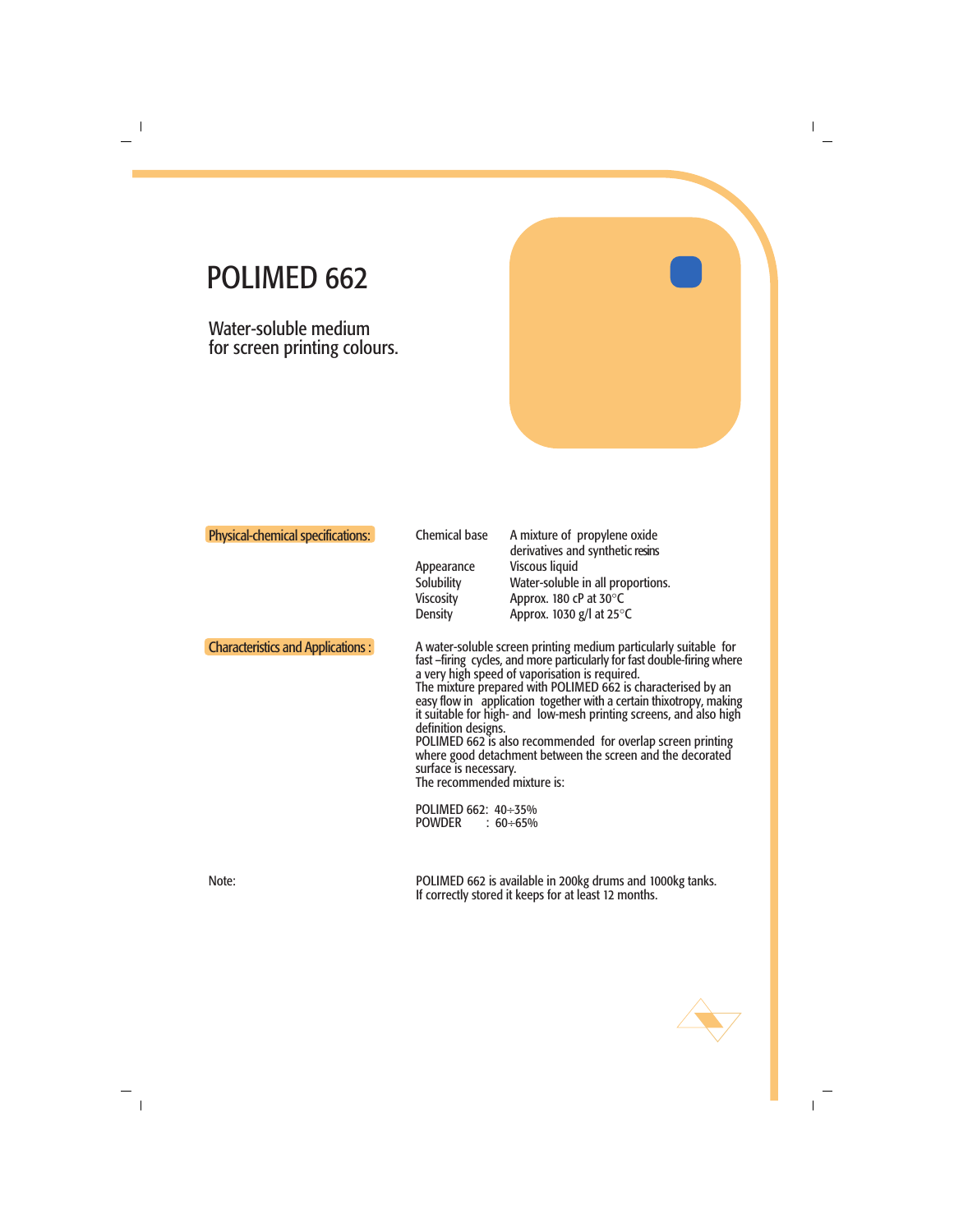# Veicoli Resinati Resinated Media

#### RESIFIX Caratteristiche ed Appliccazioni Specifications and Applications

| <b>RESIFIX</b>                                                                     | 201 | 251 | 275 | 286 | 256 |
|------------------------------------------------------------------------------------|-----|-----|-----|-----|-----|
| <b>Bicottura tradizionale</b><br><b>Traditional double firing</b>                  |     |     |     |     |     |
| Bicottura rapida<br><b>Fast double firing</b>                                      |     |     |     |     |     |
| <b>Monocottura-Gres porcellanato</b><br><b>Single firing-Porcelained stoneware</b> |     |     |     |     |     |
| <b>Monoporosa</b><br><b>Monoporosa</b>                                             |     |     |     |     |     |
| Retini piani<br><b>Flat screens</b>                                                |     |     |     |     |     |
| Retini rotativi<br><b>Rotating screens</b>                                         |     |     |     |     |     |
| Alto numero di fili<br><b>High number of threads</b>                               |     |     |     |     |     |
| Medio numero di fili<br><b>Medium number of threads</b>                            |     |     |     |     |     |
| Basso numero di fili<br>Low number of threads                                      |     |     |     |     |     |
| Facilità di combustione<br>Degree of combustibility                                |     |     |     |     |     |
| Asciugamento rapido<br><b>Fast drying</b>                                          |     |     |     |     |     |





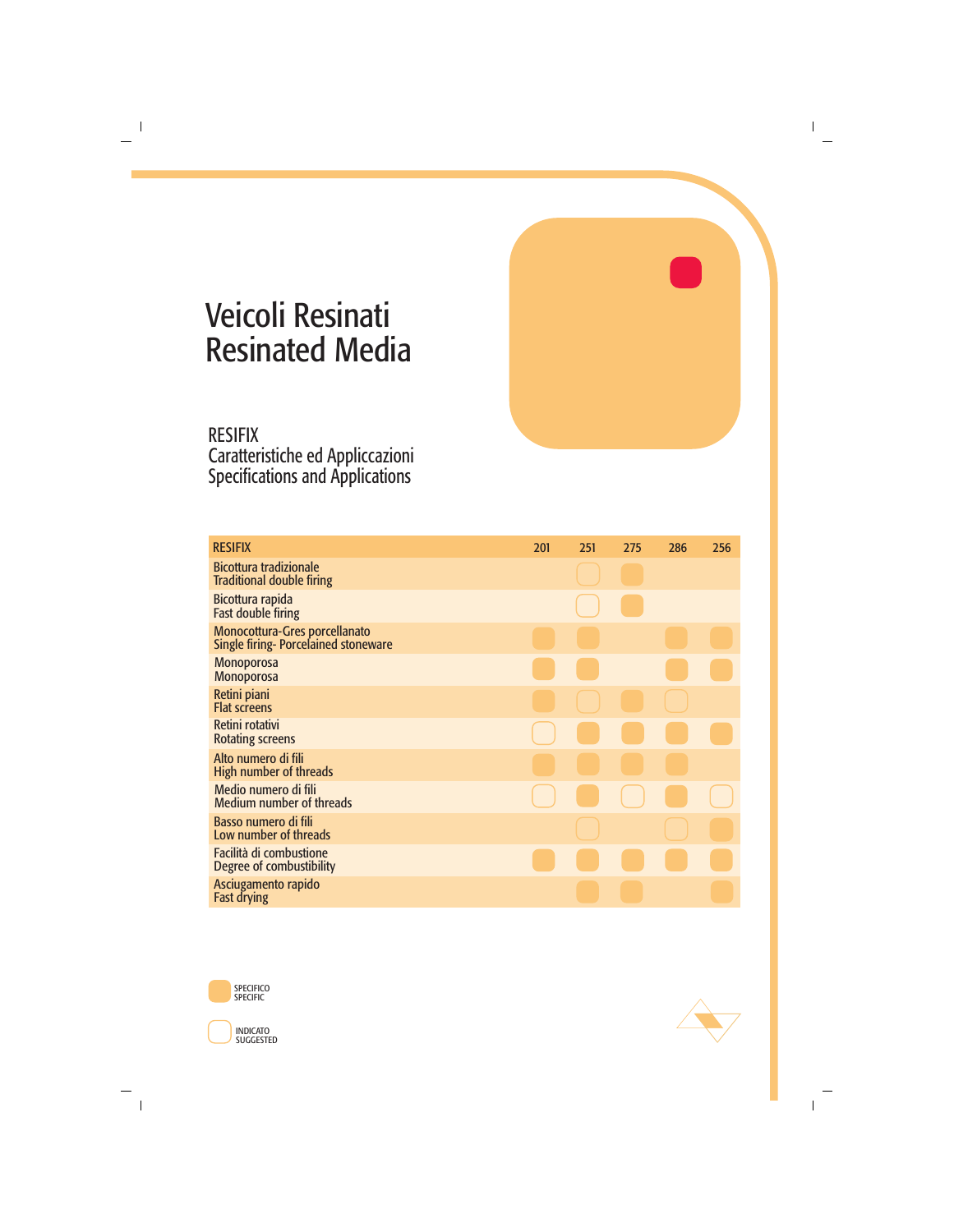Water-soluble medium for screen printing colours.

| <b>Physical-chemical specifications:</b> | <b>Chemical base</b><br>Appearance<br><b>Solubility</b><br><b>Viscosity</b><br><b>Density</b> | Special mixture of ethylene derivatives<br>and synthetic resins<br><b>Viscous liquid</b><br>Completely water soluble<br>Approx. 180 cP at 30°C<br>Approx.1070 g/l at 25°C                                                                                                                                                                                                                                                                                                                                                                                                                                                                                                                                                                                            |
|------------------------------------------|-----------------------------------------------------------------------------------------------|----------------------------------------------------------------------------------------------------------------------------------------------------------------------------------------------------------------------------------------------------------------------------------------------------------------------------------------------------------------------------------------------------------------------------------------------------------------------------------------------------------------------------------------------------------------------------------------------------------------------------------------------------------------------------------------------------------------------------------------------------------------------|
| <b>Characteristics and applications:</b> | The recommended mixture is:<br><b>RESIFIX 201</b><br><b>POWER</b>                             | RESIFIX 201 is a water soluble screen printing medium which enables<br>a considerable quality improvement of screen printing decorations,<br>particularly for shaded or marbled design, allowing the definition<br>of the fines details. It was specifically developed for screens with<br>a great number of threads (from 55 HD to 90 up to 110 HD).<br>The use of RESIFIX 201 gives to the pastes a good binding power,<br>so as to allow intermediate fixative applications between the screen<br>- printing decorations to be removed.<br>It's also possible to use RESIFIX 201 for screen printing decorations<br>with a lower number of threads (from 27 HD to 52 HD) reducing<br>the viscosity by adding 10-20% of water.<br>$48 \div 52\%$<br>$52 \div 48\%$ |
| Note:                                    | tanks.                                                                                        | RESIFIX 201 is available in 200 kg. drums or 1.000 kg.<br>If properly stored, it keeps for at least 12 months.                                                                                                                                                                                                                                                                                                                                                                                                                                                                                                                                                                                                                                                       |

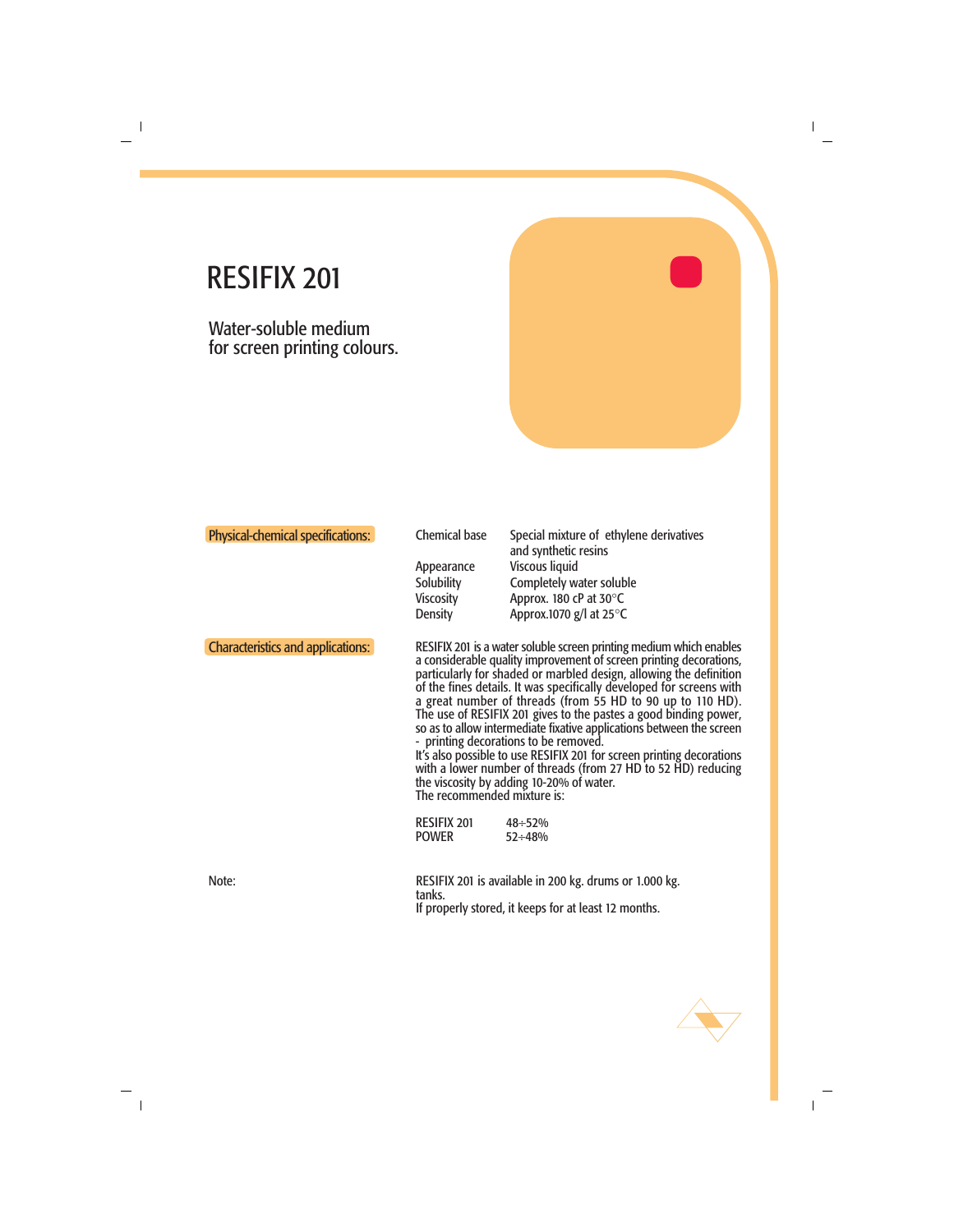Water-soluble medium for screen printing colours.

| <b>Physical-chemical specifications:</b> | <b>Chemical base</b><br>Appearance<br>Solubility<br><b>Viscosity</b><br><b>Density</b> | Special Composition of ethylene<br>derivatives and synthetic resins<br>Viscous liquid<br>Water-soluble in all proportions<br>Approx.130 cP at 30°C<br>Approx.1075 g/l at $25^{\circ}$ C                                                                                                                                                                                                                                                                                                                                                                                                                                                                                                                   |
|------------------------------------------|----------------------------------------------------------------------------------------|-----------------------------------------------------------------------------------------------------------------------------------------------------------------------------------------------------------------------------------------------------------------------------------------------------------------------------------------------------------------------------------------------------------------------------------------------------------------------------------------------------------------------------------------------------------------------------------------------------------------------------------------------------------------------------------------------------------|
| <b>Characteristics and applications:</b> | addition of 10-20% water.<br>The recommended mixture is:                               | RESIFIX 251 is a highly viscous water-soluble medium, which features<br>a good binding capacity and fast drying on the tile. Therefore it is<br>perfectly suitable for silk-screen applications at close range screen-<br>printing machines. It eliminates running defects of the screen printing<br>pastes and helps to achieve an excellent definition of the decoration,<br>without "laid lines". By means of RESIFIX 251 it is possible to prepare<br>pastes that bind well enough to eliminate the use of fixing agents<br>between screen printing applications.<br>RESIFIX 251 can also be used for silk-screens with a low number<br>of threads (from 27 HD to 52 HD) by decreasing viscosity with |
| Note:                                    | <b>RESIFIX 251</b><br><b>POWER</b><br>tanks.                                           | $48 \div 52\%$<br>$52 \div 48\%$<br>RESIFIX 251 is available in 200 kg. drums or 1.000 kg<br>If correctly stored, it keeps for at least 12 months.                                                                                                                                                                                                                                                                                                                                                                                                                                                                                                                                                        |
|                                          |                                                                                        |                                                                                                                                                                                                                                                                                                                                                                                                                                                                                                                                                                                                                                                                                                           |

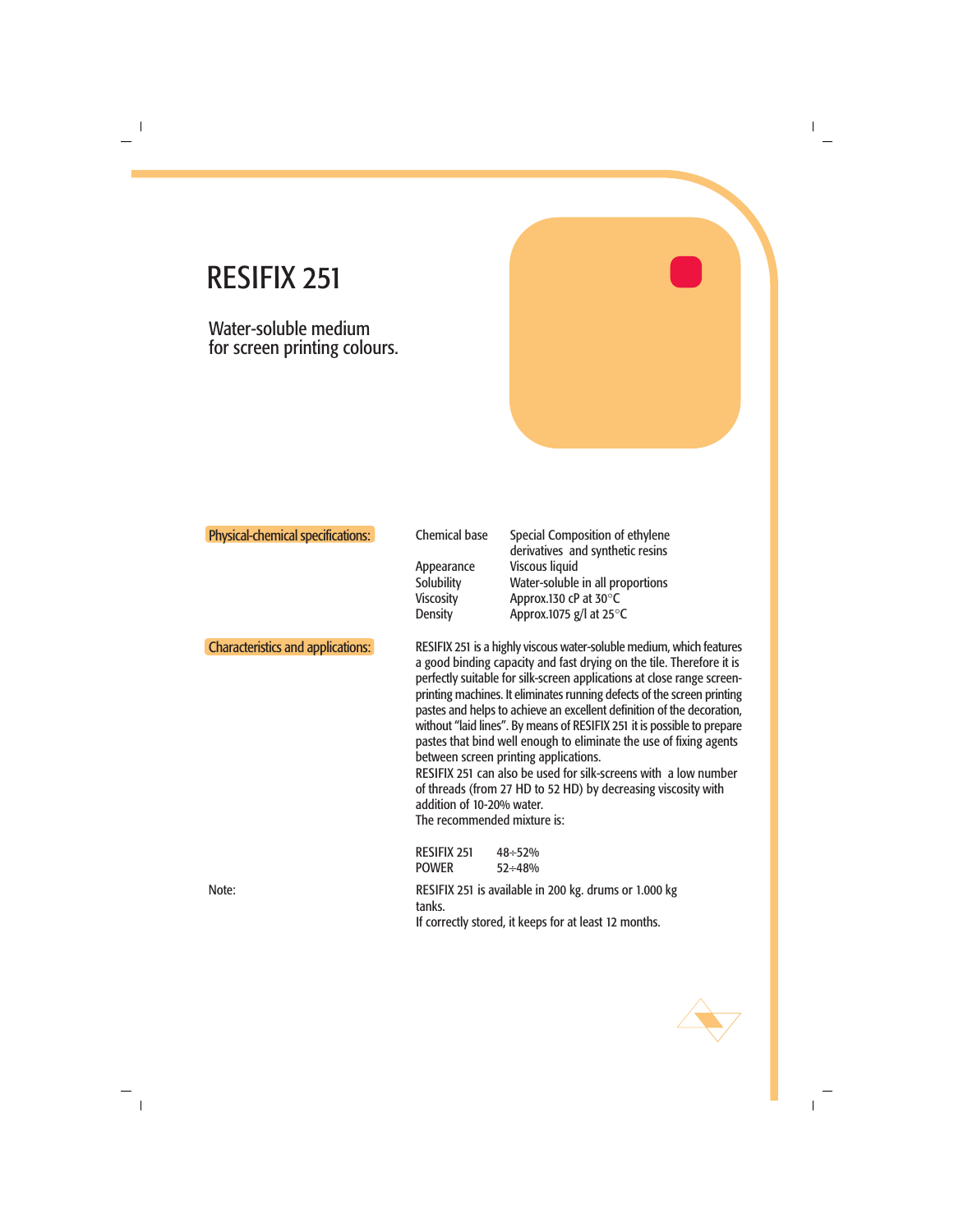Water-soluble medium for screen printing colours

| Physical-chemical specifications:        | <b>Chemical base</b><br>Appearance<br>Solubility<br><b>Viscosity</b><br><b>Density</b>            | Special composition of propylene derivatives and<br>synthetic resins<br>Viscous liquid<br>Water soluble in all proportions<br>Approx.500 cP at 30°C<br>Approx.1026 g/l at $25^{\circ}$ C                                                                                                                                                                                                                                                                                                                                                                                                                                                                                                                                                                                                                 |
|------------------------------------------|---------------------------------------------------------------------------------------------------|----------------------------------------------------------------------------------------------------------------------------------------------------------------------------------------------------------------------------------------------------------------------------------------------------------------------------------------------------------------------------------------------------------------------------------------------------------------------------------------------------------------------------------------------------------------------------------------------------------------------------------------------------------------------------------------------------------------------------------------------------------------------------------------------------------|
| <b>Characteristics and applications:</b> | the paste for a few minutes.<br>use of intermediate fixing agents.<br>The recommended mixture is: | RESIFIX 275 is a water-soluble medium, particularly suitable for fast<br>double firing applications using screens with a medium-high number<br>of threads (from 51 HD up to 93 HD).<br>It features high viscosity and very good lubricating capacity, which<br>makes it possible to greatly enhance the quality of silk-screen decorations,<br>above all on shaded or marbled patterns. Furthermore, this medium<br>permits a low-density decoration (1400 – 1500 $g/l$ ), thus avoiding any<br>paste thickening on the screen. It is perfectly suitable for the preparation<br>printing pastes with traditional or micro-sphere mills. In order to<br>decrease the density, it is advisable to add some medium while stirring<br>By means of this medium it is possible to decrease or to eliminate the |
|                                          | <b>RESIFIX 275</b><br><b>POWDER</b>                                                               | $50 \div 55\%$<br>$50 \div 45\%$                                                                                                                                                                                                                                                                                                                                                                                                                                                                                                                                                                                                                                                                                                                                                                         |
| Note:                                    | tanks.                                                                                            | RESIFIX 275 is available in 200 kg. drums or 1.000 kg.<br>If properly stored, it keeps for at least 12 months.                                                                                                                                                                                                                                                                                                                                                                                                                                                                                                                                                                                                                                                                                           |

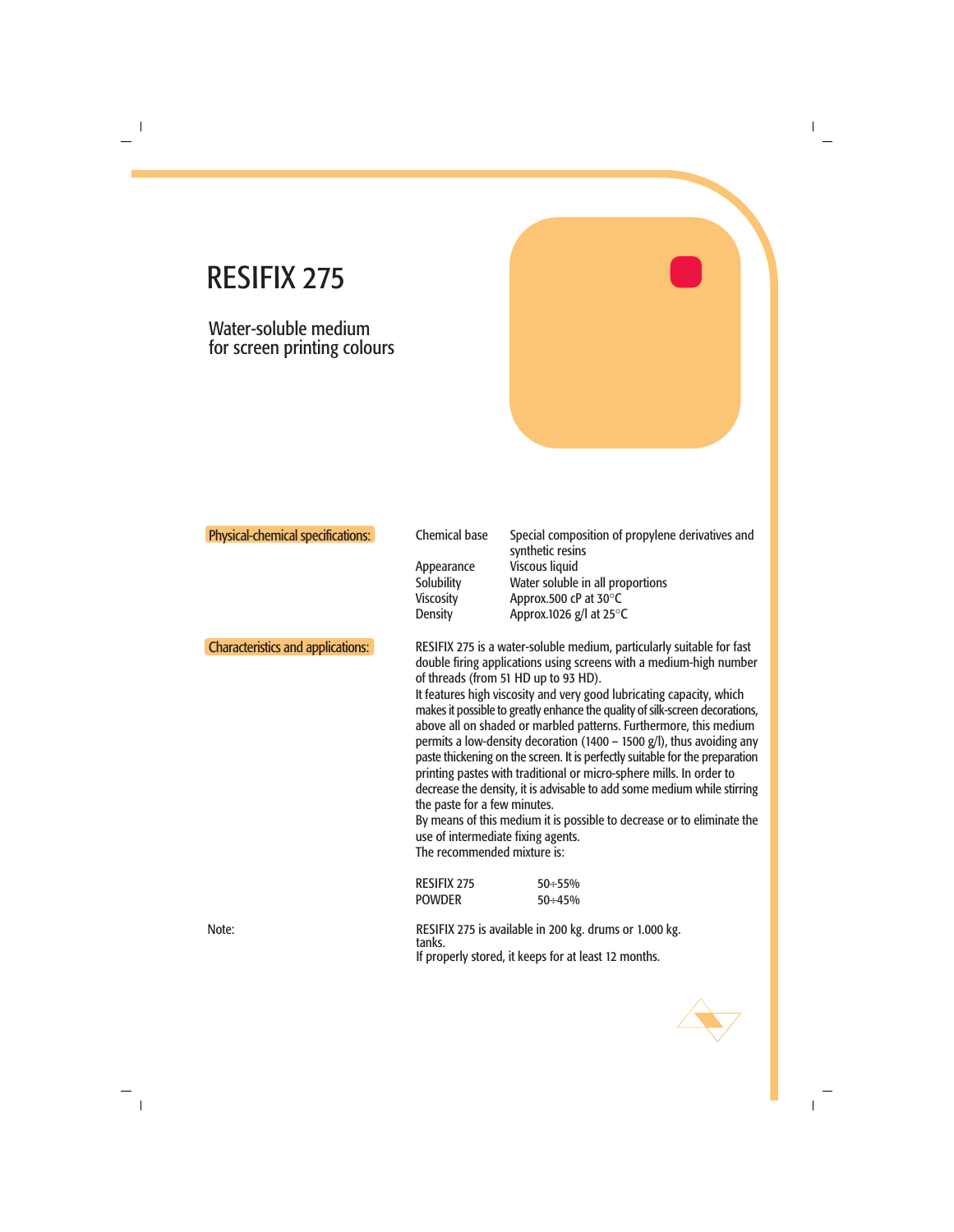Water-soluble medium for screen printing colours

| <b>Physical-chemical specifications:</b> | <b>Chemical base</b><br>Appearance<br>Solubility<br><b>Viscosity</b><br><b>Density</b> | <b>Composition of ethylene derivatives</b><br>and resins<br>Viscous liquid<br>Water-soluble in all proportions<br>Approx. 180 cP at 30°C<br>Approx. 1065 $g$ /l at 25 $\degree$ C                                                                                                                                                                                                                                                                                                                                                                                                                                                                                                                                                                                                                                                                                                                                                    |
|------------------------------------------|----------------------------------------------------------------------------------------|--------------------------------------------------------------------------------------------------------------------------------------------------------------------------------------------------------------------------------------------------------------------------------------------------------------------------------------------------------------------------------------------------------------------------------------------------------------------------------------------------------------------------------------------------------------------------------------------------------------------------------------------------------------------------------------------------------------------------------------------------------------------------------------------------------------------------------------------------------------------------------------------------------------------------------------|
| <b>Characteristics and applications:</b> | $10 \div 20\%$ of water.                                                               | RESIFIX 286 is a water-soluble screen printing medium of high viscosity<br>which features an excellent binding capacity thus allowing for a notable<br>quality improvement of the screen printing decoration, especially for<br>shaded and marbled designs where it allows definition of the finest<br>details. It has been specifically developed for screens with a medium<br>high number of threads and for rotative screen printing machines.<br>The use of RESIFIX 286 allows for the preparation of pastes that have<br>a good binding power and it is thus possible to eliminate the intermediate<br>fixative between screen printing applications.<br>The viscosity and the lubrication capacity of this medium allows for<br>a clear print even at low density (1450÷1600 g/l)<br>It is also possible to use RESIFIX 286 for screen printing with a low<br>number of threads by reducing the viscosity with the addition of |
| Note:                                    |                                                                                        | RESIFIX 286 is available in 200kg drums and in 1000kg tanks.<br>If correctly stored it will keep for at least 6 months.                                                                                                                                                                                                                                                                                                                                                                                                                                                                                                                                                                                                                                                                                                                                                                                                              |

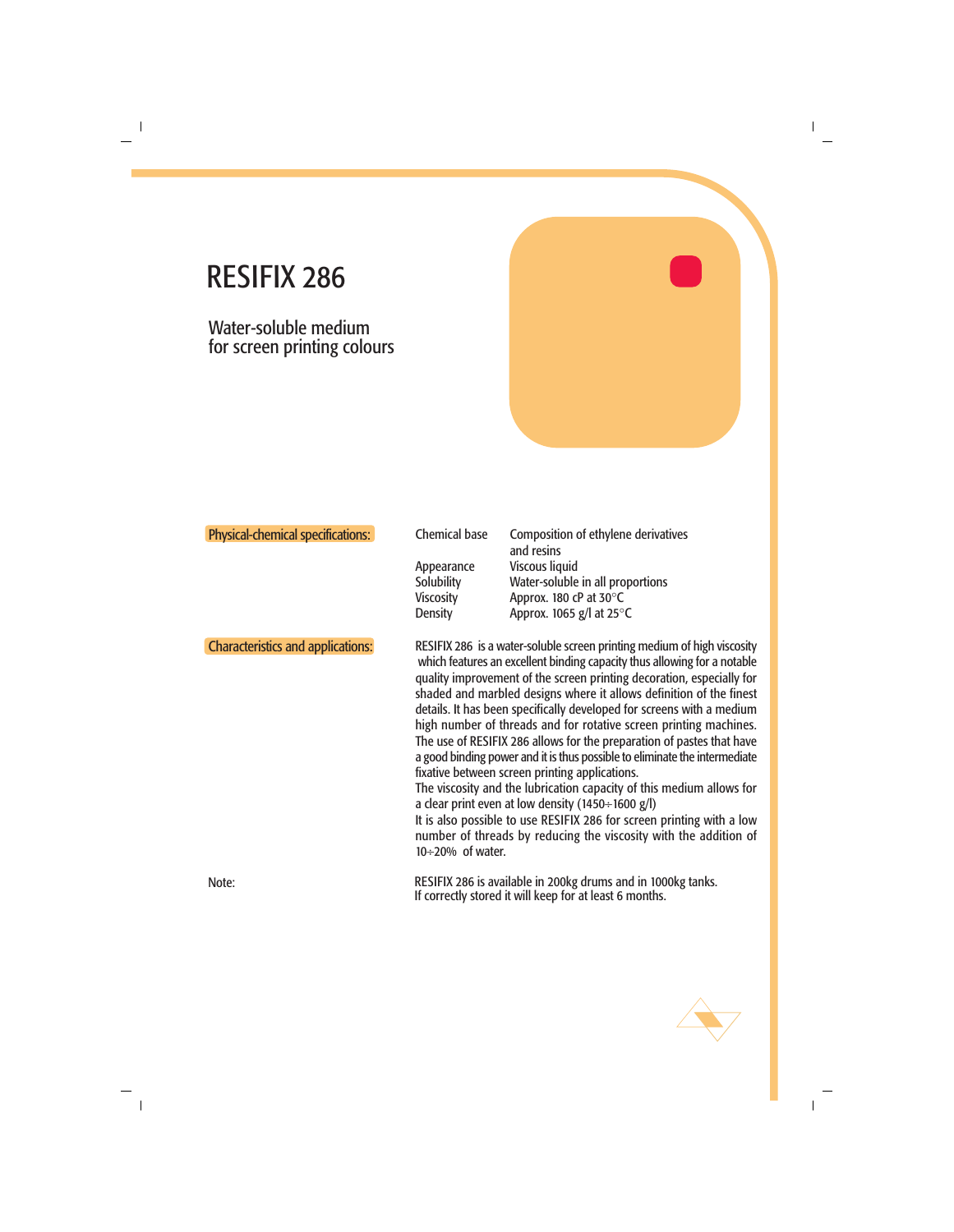Water-soluble medium for screen printing colours

| Physical-chemical specifications:        | <b>Chemical base</b><br>Appearance<br><b>Viscosity</b><br><b>Density</b>                                                                                                                                                                                                                                                                                                                                                                                                                                                                                                                                                                                                                                                                | Special composition of ethylene<br>derivatives and synthetic resins<br><b>Viscous liquid</b><br>Approx. 40 cP at 30°C<br>Approx.1058 $g$ /l at 25 $\degree$ C |
|------------------------------------------|-----------------------------------------------------------------------------------------------------------------------------------------------------------------------------------------------------------------------------------------------------------------------------------------------------------------------------------------------------------------------------------------------------------------------------------------------------------------------------------------------------------------------------------------------------------------------------------------------------------------------------------------------------------------------------------------------------------------------------------------|---------------------------------------------------------------------------------------------------------------------------------------------------------------|
| <b>Characteristics and applications:</b> | RESIFIX 256 is a water-soluble medium, particularly suitable for silk-<br>screen printing using screens with a low number of threads. It binds<br>well and is fast drying; therefore it is perfectly suitable for screen<br>printing applications at close range and with rotary screen printing<br>machines. It eliminates running defects of the screen printing pastes<br>and helps to achieve an excellent definition of the decoration, without<br>"laid lines".<br>By means of this medium it is possible to prepare high- density pastes<br>both with "MICRO-SPHERE" and with traditional tumbling mills, (as<br>well as to recover high percentages of the initial charge while<br>discharging).<br>The recommended mixture is: |                                                                                                                                                               |
| Notes:                                   | <b>RESIFIX 256</b><br><b>POWDER</b><br>tanks.                                                                                                                                                                                                                                                                                                                                                                                                                                                                                                                                                                                                                                                                                           | $35 \div 40\%$<br>$65 \div 60\%$<br>RESIFIX 256 is available in 200 kg. drums or 1000 kg.<br>If properly stored. it keeps for at least 12 months.             |
|                                          |                                                                                                                                                                                                                                                                                                                                                                                                                                                                                                                                                                                                                                                                                                                                         |                                                                                                                                                               |

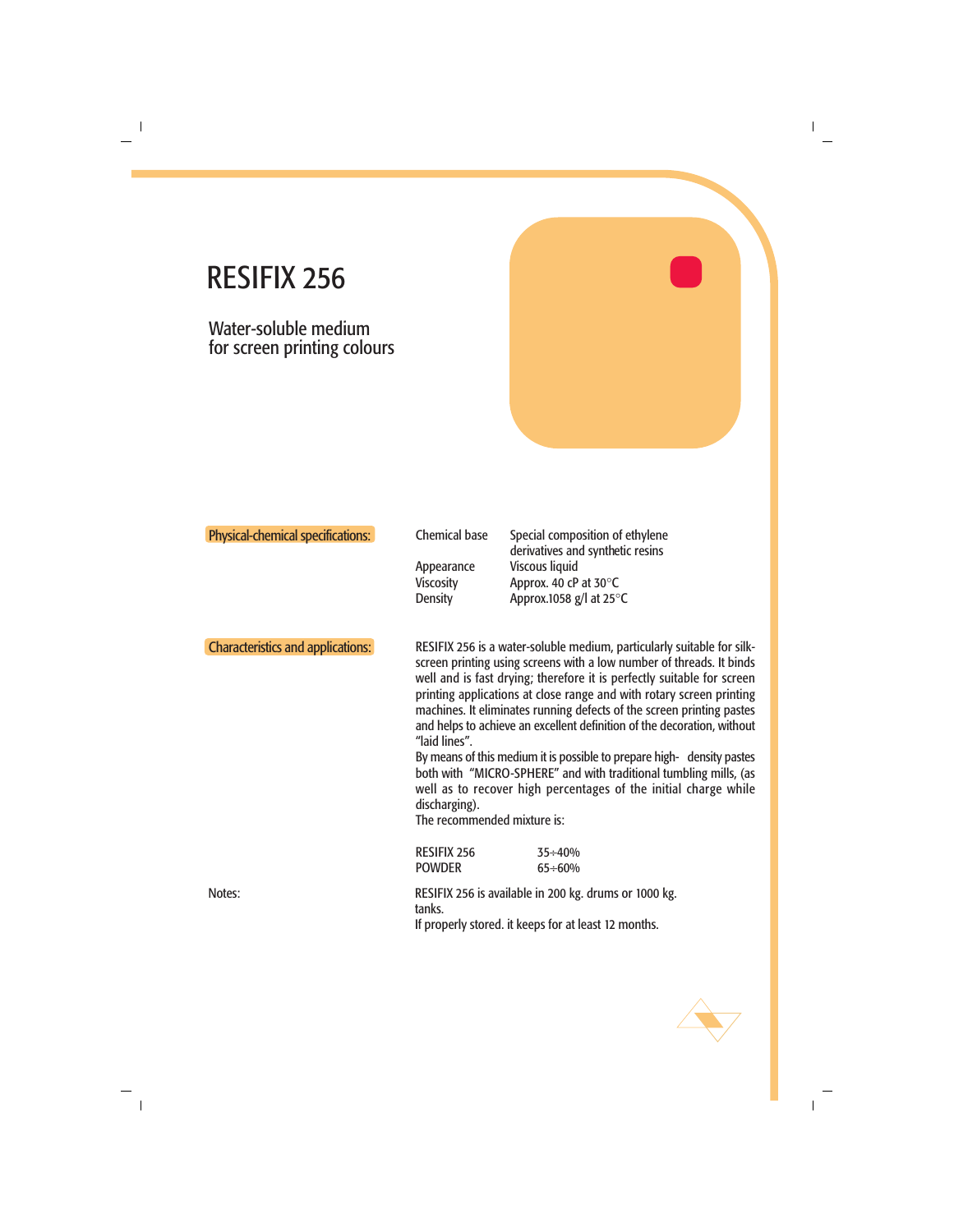### Veicoli per rulli Laser Media for roller Decoration

#### RESIFLEX Caratteristiche ed Appliccazioni Specifications and Applications

| <b>RESIFLEX</b>                                                             | 808 | 835 | 842 | 862                                            | 866 | 857 | 884 | 888 |
|-----------------------------------------------------------------------------|-----|-----|-----|------------------------------------------------|-----|-----|-----|-----|
| Monocottura-Gres porcellanato<br><b>Single firing-Porcelained stoneware</b> |     |     |     |                                                |     |     |     |     |
| <b>Monoporosa</b><br>Monoporosa                                             |     |     |     | $\begin{pmatrix} 1 & 1 \\ 1 & 1 \end{pmatrix}$ |     |     |     |     |
| <b>Bicottura</b><br><b>Double firing</b>                                    |     |     |     |                                                |     |     |     |     |
| Incisione-Alta definizione<br><b>High definition-Engraving</b>              |     |     |     |                                                |     |     |     |     |
| <b>Incisione normale</b><br><b>Normal engraving</b>                         |     |     |     |                                                |     |     |     |     |
| Incisione spessorati<br>Thick engraving                                     |     |     |     |                                                |     |     |     |     |
| Facilità di combustione<br>Degree of combustibility                         |     |     |     |                                                |     |     |     |     |
| Asciugamento rapido<br><b>Fast drying</b>                                   |     |     |     |                                                |     |     |     |     |



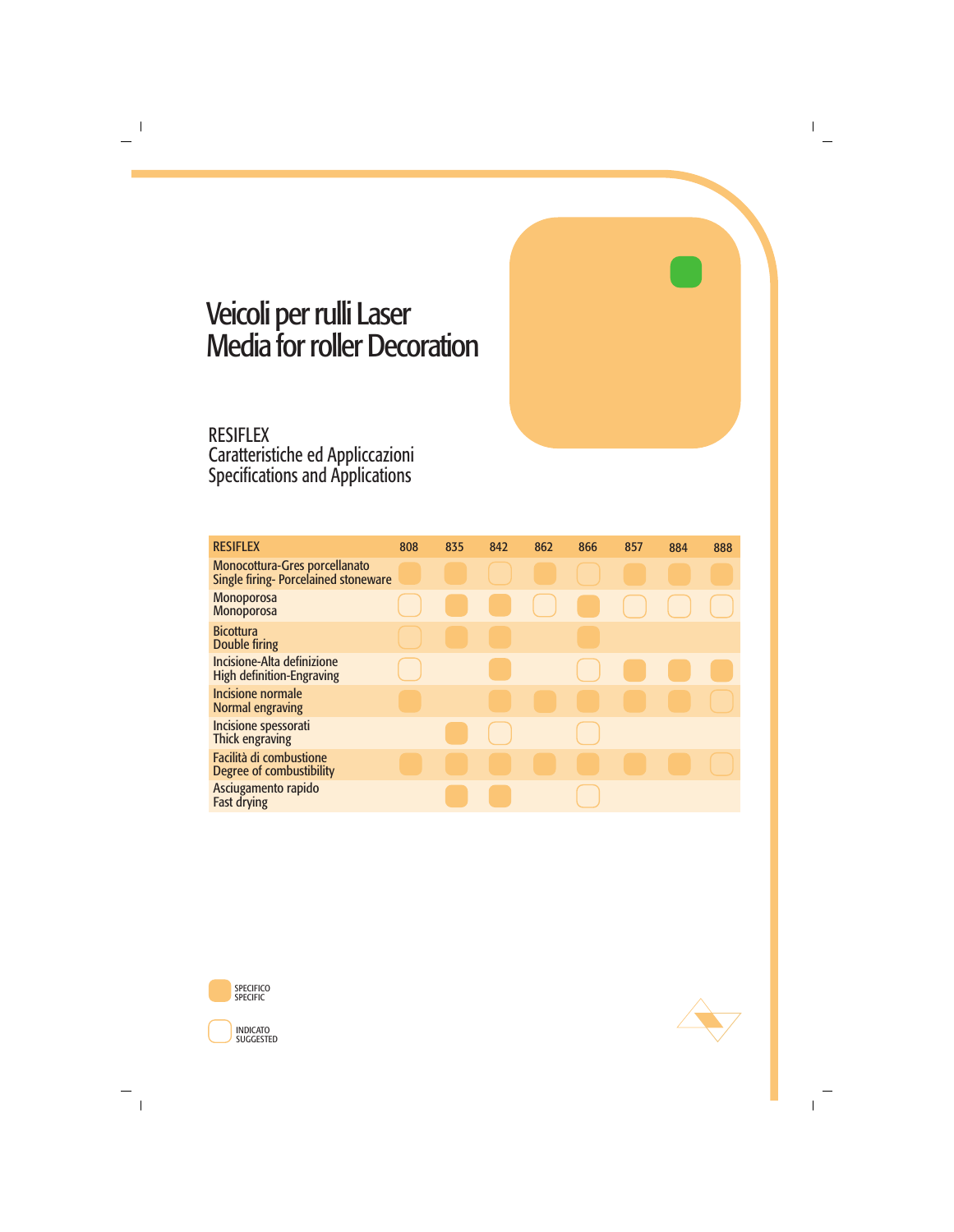Water-soluble medium for roller decoration.

| <b>Physical-chemical specifications:</b> | <b>Chemical base</b>                                                  | Special composition of ethylene oxide derivatives                                                                                                                                                                                                                                                                                                                    |
|------------------------------------------|-----------------------------------------------------------------------|----------------------------------------------------------------------------------------------------------------------------------------------------------------------------------------------------------------------------------------------------------------------------------------------------------------------------------------------------------------------|
|                                          | Appearance<br><b>Solubility</b><br><b>Viscosity</b><br><b>Density</b> | <b>Transparent liquid</b><br>Water soluble in all proportions<br>Approx. 40 cP at 30°C<br>Approx. 1125 $g$ /l at 25 $\degree$ C                                                                                                                                                                                                                                      |
| <b>Characteristics and applications:</b> | 0.4mm FORD CUP.                                                       | It is a water-soluble medium purposely studied for the preparation<br>of inks for machines with laser-engraved rollers.<br>High viscosity and excellent lubrication allow for a constant and<br>particularly clear colour deposit, notably facilitating the<br>application of successive decorations.<br>The viscosity of the ink should be controlled with a simple |

Note: RESIFLEX 808 is available in 200kg drums and 1000kg tanks. If correctly stored it will keep for at least 12 months.

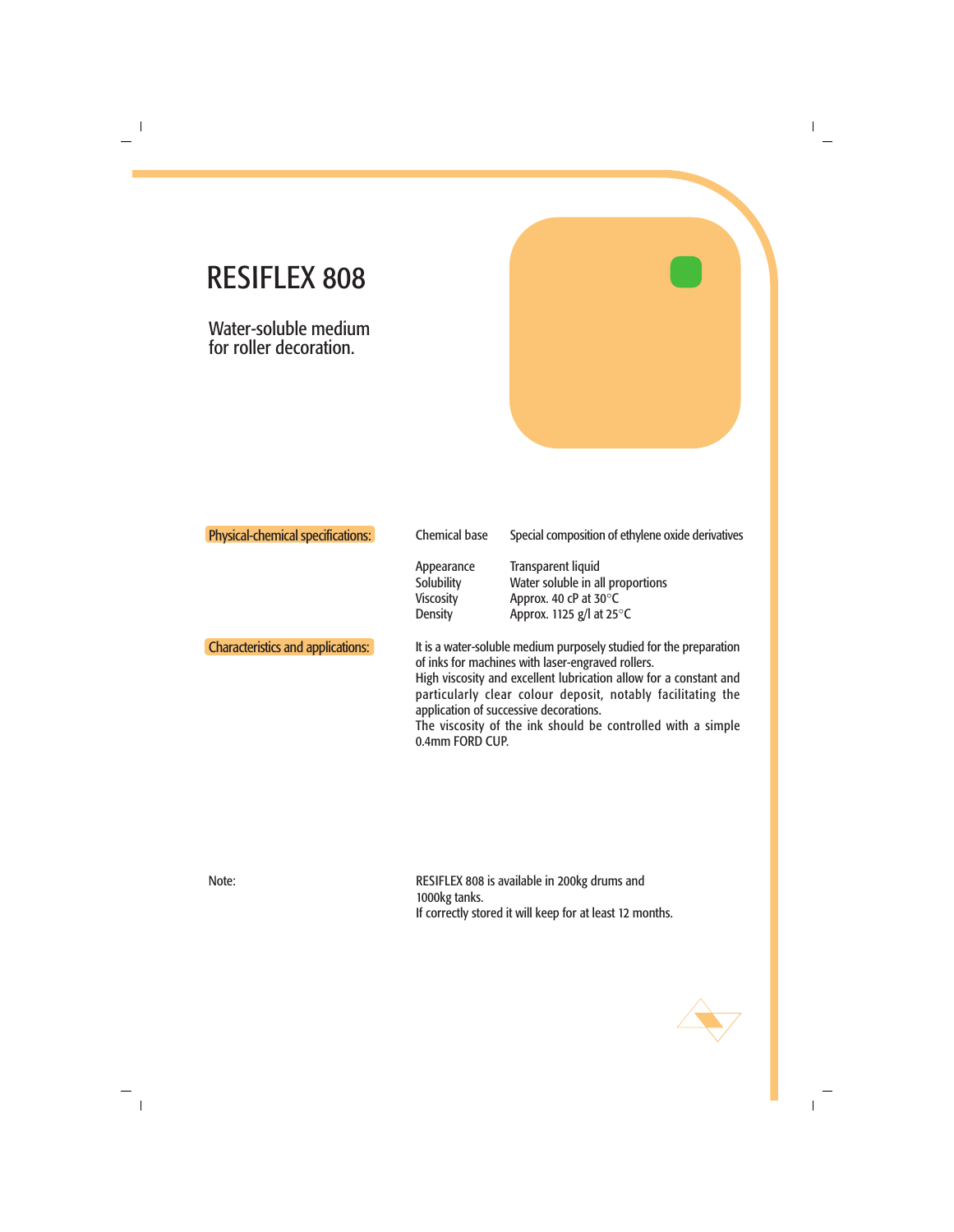Water-soluble medium for roller decoration.

| Physical-chemical specifications:        | <b>Chemical base</b><br>Appearance<br><b>Solubility</b><br><b>Viscosity</b><br><b>Density</b>      | Special composition of ethylene and propylene<br>oxide derivatives and synthetic resins.<br>Opalescent liquid<br>Water-soluble in all proportions<br>Approx. 22 cP at 30°C<br>Approx. 1073 $g$ /l at 25 $\degree$ C                                                                                                                                                                                                                                                                                              |
|------------------------------------------|----------------------------------------------------------------------------------------------------|------------------------------------------------------------------------------------------------------------------------------------------------------------------------------------------------------------------------------------------------------------------------------------------------------------------------------------------------------------------------------------------------------------------------------------------------------------------------------------------------------------------|
| <b>Characteristics and applications:</b> | to a screen printing one.<br>decoration constant.<br>RESIFLEX 835: 50÷60<br><b>POWDER</b><br>: 100 | RESIFLEX 835 is a water-soluble medium specifically studied for<br>the preparation of inks used with laser-engraved rollers. It is<br>particularly suitable for "thick" decorations.<br>The presence of particular resins and "levelling" agents allow for<br>the decoration of entire surfaces with a uniform application similar<br>During the application there is no sedimentation of the inks, thus<br>avoiding variations in density and maintaining the shade of the<br>The recommended mixture ratio is: |
| Noto:                                    |                                                                                                    | DECIELEV 975 is available in 200kg drums and 1000kg tanks                                                                                                                                                                                                                                                                                                                                                                                                                                                        |

Note: RESIFLEX 835 is available in 200kg drums and 1000kg tanks. If correctly stored it will keep for at least 12 months.

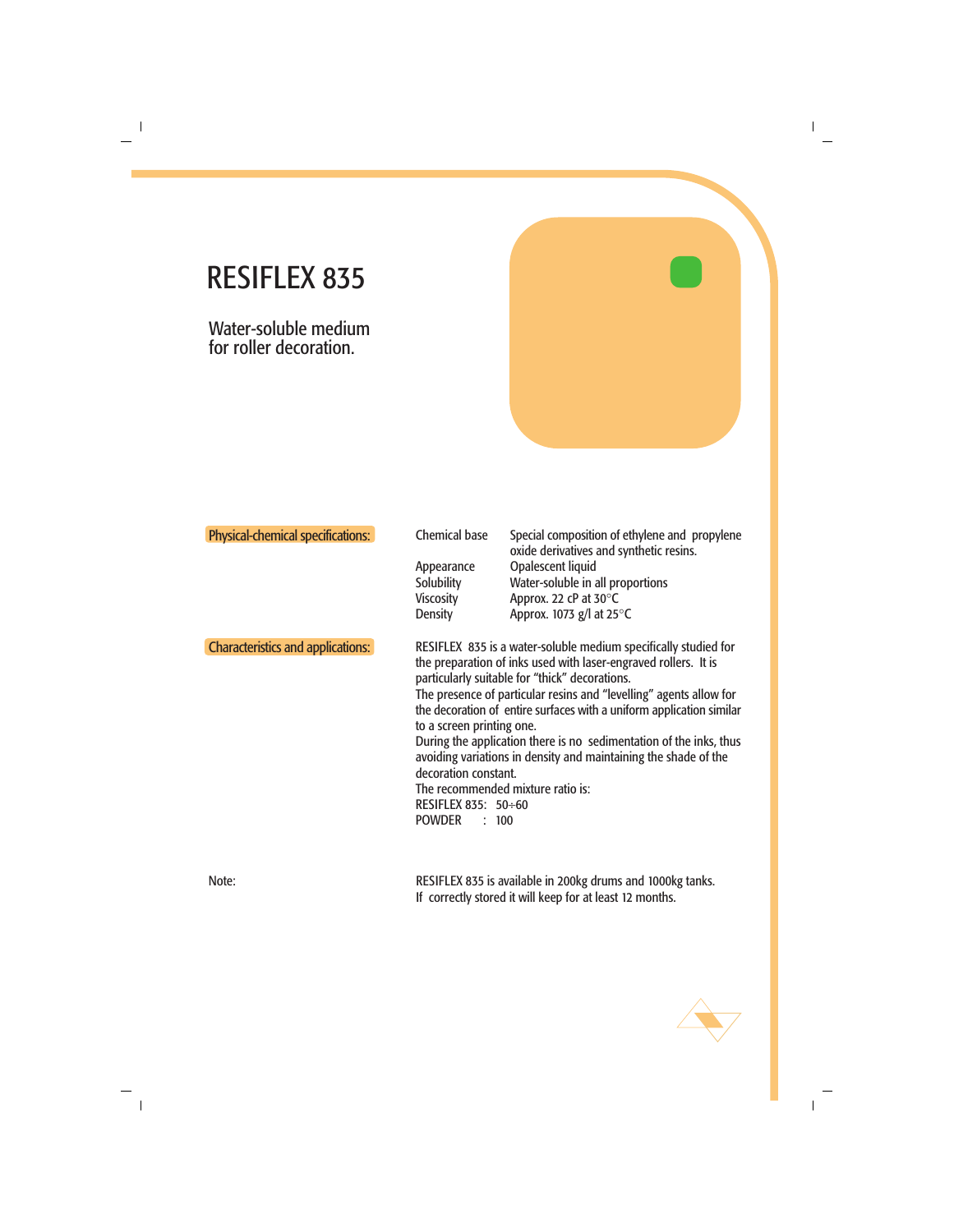Water-soluble medium for roller decoration.

| Physical-chemical specifications:        | <b>Chemical base</b><br>Appearance<br><b>Solubility</b><br><b>Viscosity</b><br><b>Density</b> | Special composition of derivatives of<br>ethylene oxide and synthetic resins<br><b>Transparent liquid</b><br>Water soluble in all ratios<br>Approx. 20 cP at 30°C<br>Approx.1075 g/l at 25°C                                                                                                                                                                                                                                                                                                                                                                                                                                                                                                                                                                        |
|------------------------------------------|-----------------------------------------------------------------------------------------------|---------------------------------------------------------------------------------------------------------------------------------------------------------------------------------------------------------------------------------------------------------------------------------------------------------------------------------------------------------------------------------------------------------------------------------------------------------------------------------------------------------------------------------------------------------------------------------------------------------------------------------------------------------------------------------------------------------------------------------------------------------------------|
| <b>Characteristics and applications:</b> | printings.<br>the previous ones.<br>of pigments.<br><b>RESIFLEX 842</b><br><b>POWER</b>       | RESIFLEX 842 is a water-soluble medium which has been purposely<br>studied to prepare pastes for roller printing machines. Its low<br>viscosity and good lubrication allow work even with high specific<br>weights and also create suitable conditions for "high definition"<br>RESIFLEX 842 contains synthetic resins which work as a suspending<br>agent for the prepared pastes avoiding density changes and keeping<br>the viscosity constant. In the same way they assure a mild binding<br>power, avoiding that successive applications pick up colour from<br>Its suspending power prevents, furthermore, sedimentation even<br>when using bases with a high specific weight or high percentage<br>The recommended mixture ratio is:<br>$90 \div 100$<br>100 |
| Note:                                    |                                                                                               | RESIFLEX 842 is available in 200 kg. drums and in 1000 kg. tanks.<br>If properly stored it keep for at least 12 months.                                                                                                                                                                                                                                                                                                                                                                                                                                                                                                                                                                                                                                             |

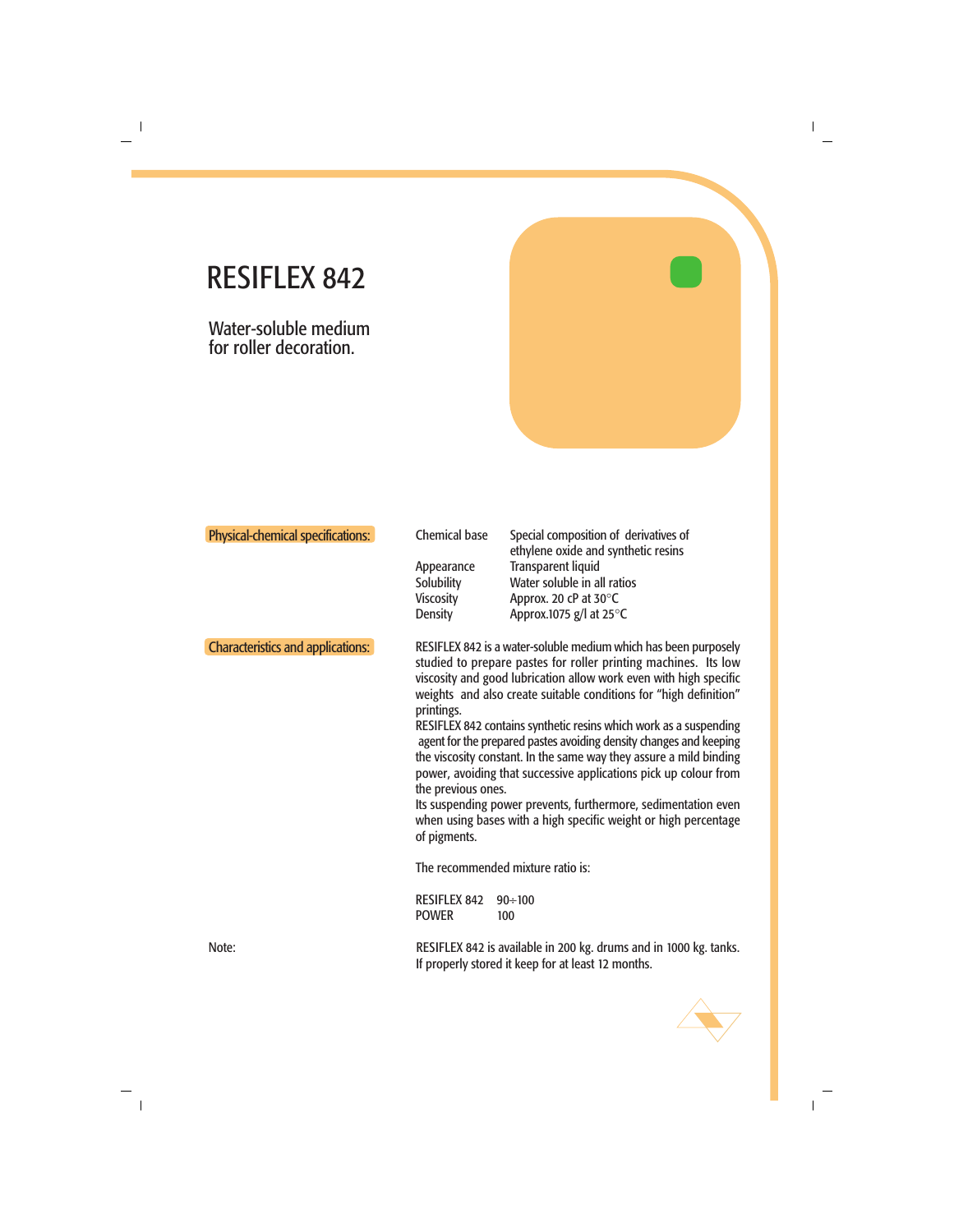Water-soluble medium for roller decoration.

| <b>Physical-chemical specifications:</b> | <b>Chemical base</b><br>Appearance<br><b>Solubility</b><br><b>Viscosity</b><br><b>Density</b>                                                                                                                                                                                                                                                                                                                                                                                                                                                                                                                                                                                                                   | Special composition of ethylene oxide<br>derivatives and synthetic resins<br><b>Viscous liquid</b><br>Water soluble in all proportions<br>Approx. 68 cP at 30°C<br>Approx. 1110 $g$ /l at 25 $\degree$ C |
|------------------------------------------|-----------------------------------------------------------------------------------------------------------------------------------------------------------------------------------------------------------------------------------------------------------------------------------------------------------------------------------------------------------------------------------------------------------------------------------------------------------------------------------------------------------------------------------------------------------------------------------------------------------------------------------------------------------------------------------------------------------------|----------------------------------------------------------------------------------------------------------------------------------------------------------------------------------------------------------|
| <b>Characteristics and applications:</b> | RESIFLEX 862 is a water-soluble medium which has been purposely<br>studied to prepare pastes for roller printing machines. High viscosity,<br>very good lubrication and special coalescent power allow a constant<br>and clear colour deposit, thus making the following applications<br>much easier.<br>RESIFLEX 862 contains synthetic resins which work as a suspending<br>agent for the prepared pastes and at the same time have a mild<br>binding power to improve successive applications.<br>It is advisable to check the paste viscosity using a simple FORD CUP<br>(4mm nozzle) capacity 100 cc.<br>The recommended mixture ratio is:<br><b>RESIFLEX 862</b><br>$130 \div 150$<br><b>POWER</b><br>100 |                                                                                                                                                                                                          |
| Notes:                                   |                                                                                                                                                                                                                                                                                                                                                                                                                                                                                                                                                                                                                                                                                                                 | RESIFLEX 862 is available in 200 kg. drums and in 1000 kg. tanks.<br>If properly stored it keep for at least 12 months.                                                                                  |

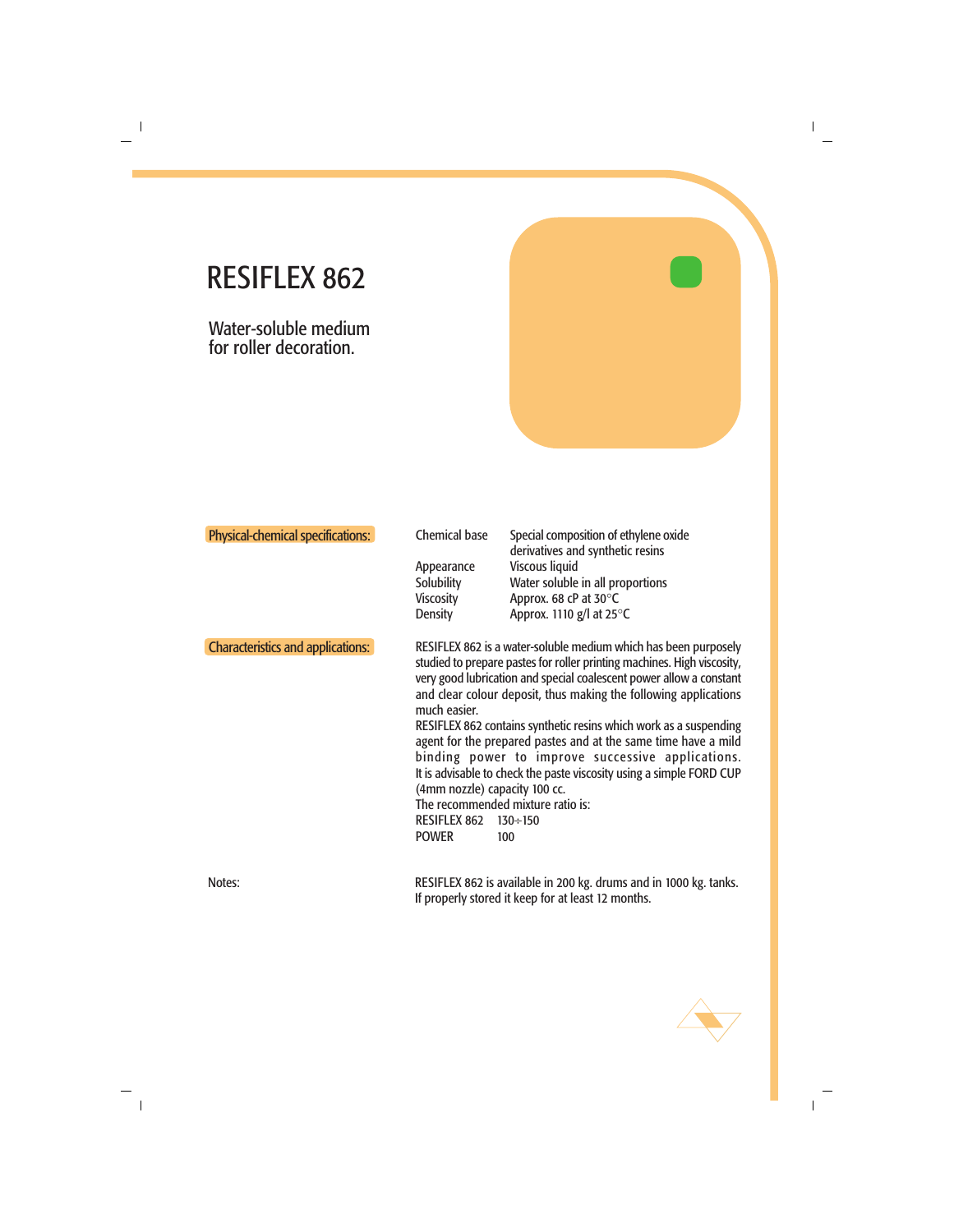Water-soluble medium for roller decoration.

| <b>Physical-chemical specifications:</b> | <b>Chemical base</b><br>Appearance<br><b>Solubility</b><br><b>Viscosity</b><br><b>Density</b> | Special composition of ethylene oxide<br>derivatives and synthetic resins<br><b>Transparent liquid</b><br>Water soluble in all proportions<br>Approx. 40 cP at 30°C<br>Approx. 1100 $g$ /l at 25 $\degree$ C                                                                                                                                                                                                                                                                                |
|------------------------------------------|-----------------------------------------------------------------------------------------------|---------------------------------------------------------------------------------------------------------------------------------------------------------------------------------------------------------------------------------------------------------------------------------------------------------------------------------------------------------------------------------------------------------------------------------------------------------------------------------------------|
| <b>Characteristics and applications:</b> | printings (HD).<br>the viscosity constant.<br>RESIFLEX 886: 90÷100<br><b>POWER</b>            | RESIFLEX 866 is a water-soluble medium which has been purposely<br>studied to prepare pastes for roller printing machines. Its good<br>viscosity and lubrication allow work even with high specific weights<br>$(1600 \div 1700 \text{ g/l})$ and also lend suitable conditions for "high definition"<br>RESIFLEX 866 contains synthetic resins which work as a suspending<br>agent for the prepared pastes avoiding density change and keeping<br>The recommended mixture ratio is:<br>100 |
| Note:                                    |                                                                                               | RESIFLEX 866 is available in 200 kg. drums and in 1000 kg. tanks.<br>If properly stored it keep for at least 12 months.                                                                                                                                                                                                                                                                                                                                                                     |

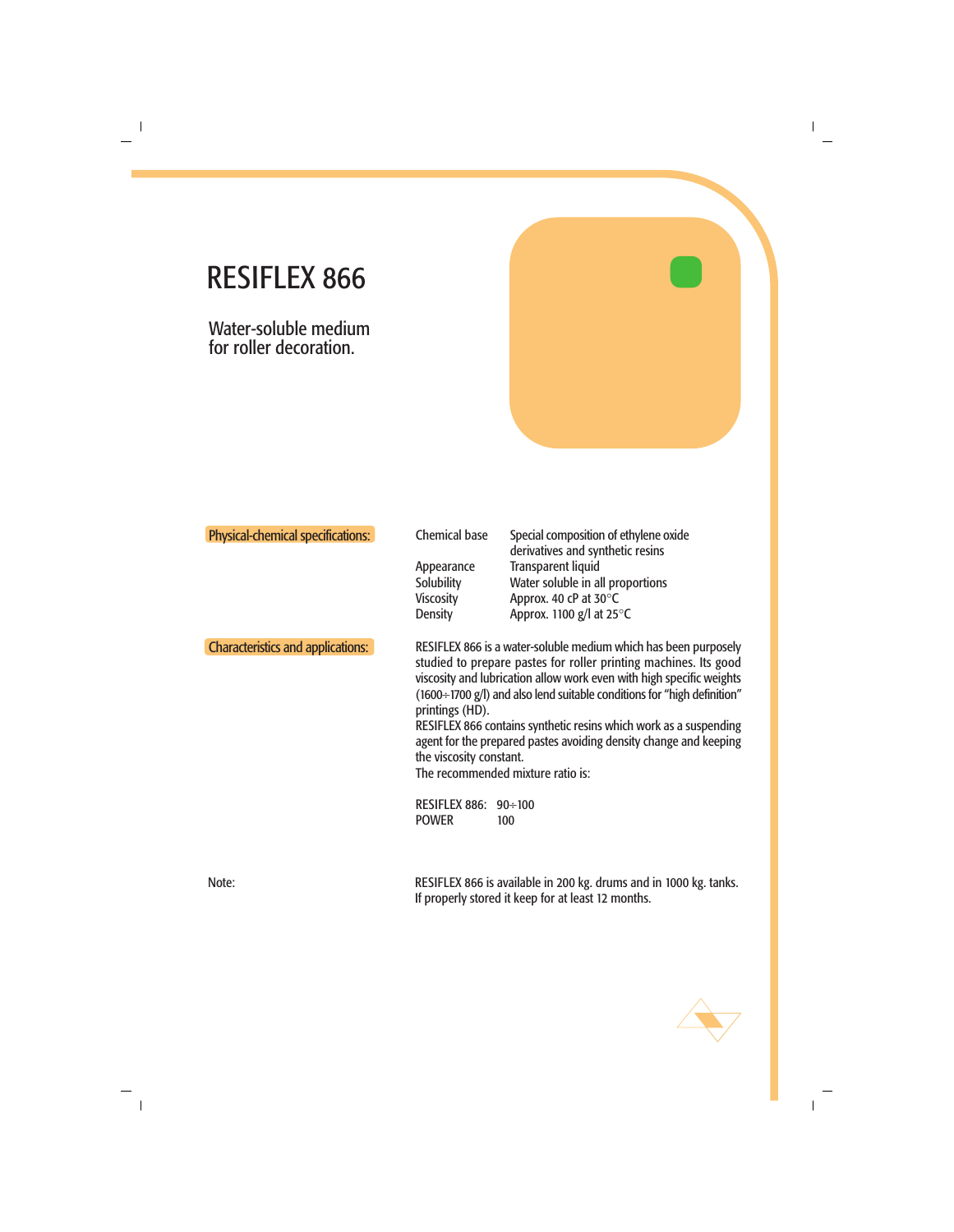Water-soluble medium for roller decoration

|                                          | <b>Viscosity</b><br><b>Density</b>                                                                                                                                                                                                                                                                                                                                                                                                                                                                                                                                                                                                                                                                   | Water soluble in all proportions<br>Approx. 50 cP at 30°C<br>Approx.1080 g/l at $25^{\circ}$ C |
|------------------------------------------|------------------------------------------------------------------------------------------------------------------------------------------------------------------------------------------------------------------------------------------------------------------------------------------------------------------------------------------------------------------------------------------------------------------------------------------------------------------------------------------------------------------------------------------------------------------------------------------------------------------------------------------------------------------------------------------------------|------------------------------------------------------------------------------------------------|
| <b>Characteristics and applications:</b> | RESIFLEX 857 is a water-soluble medium purposely studied for<br>roller machine 0.3 and HD engravings.<br>It is particularly suitable for the application of high definition inks,<br>on entire surfaces and with dark colouring. High resin content<br>gives this product a long drying time, excellent binding power and<br>optimal suspension even in the presence of pure oxides. It is,<br>therefore, suitable for the storage of oxide colourants in tintometric<br>dosing systems. This medium is characterised by the presence of<br>particular synthetic polymers which permit the values of the density<br>and the viscosity to remain stable in time.<br>The recommended mixture ratio is: |                                                                                                |
| Note:                                    | <b>RESIFLEX 857: 80-90</b><br><b>POWDER</b>                                                                                                                                                                                                                                                                                                                                                                                                                                                                                                                                                                                                                                                          | : 100<br>RESIFLEX 857 is available in 200kg drums and 1000kg tanks.                            |

If correctly stored, it will keep for at least 12 months.

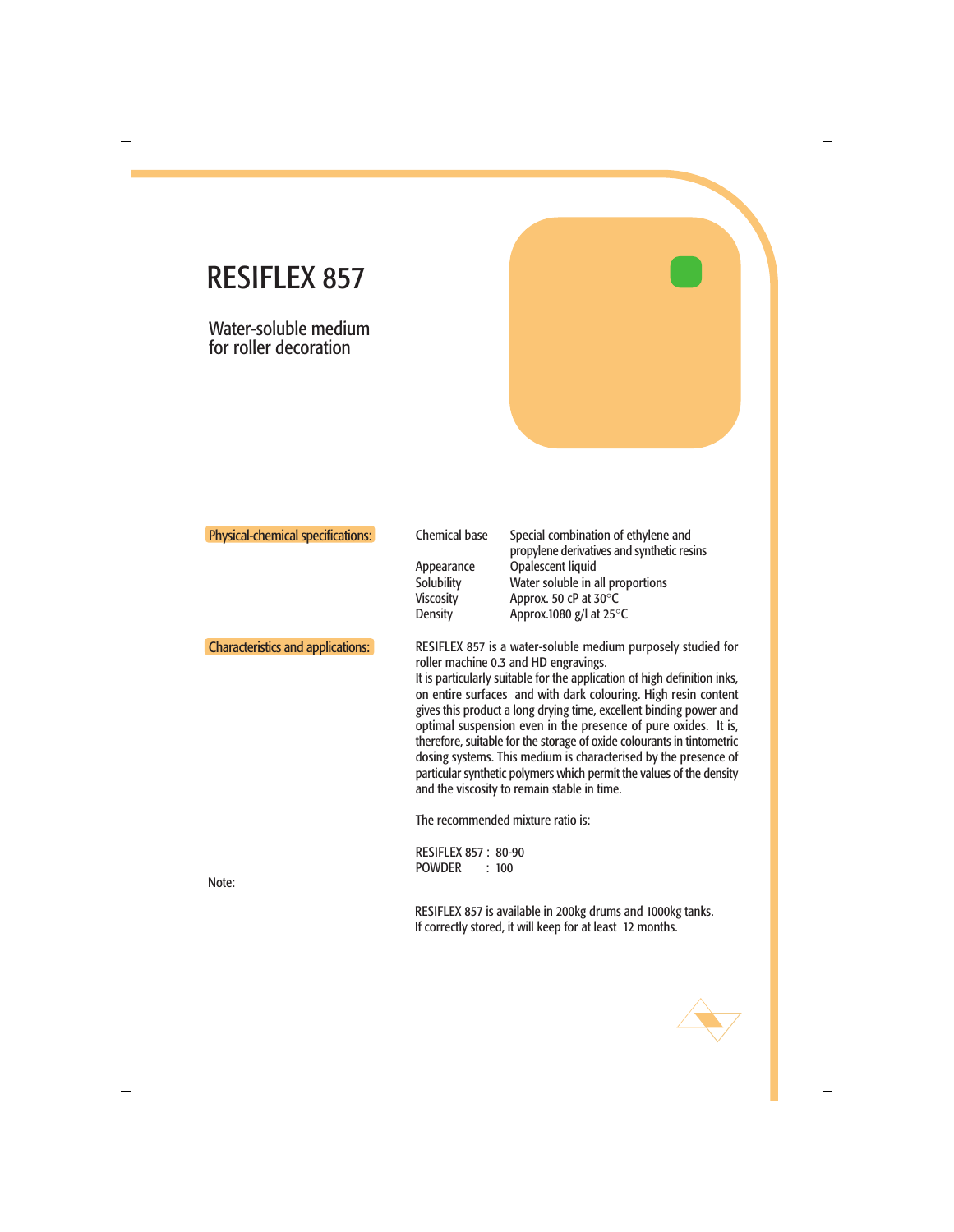Water-soluble medium for roller decoration

| Physical-chemical specifications:        | <b>Chemical base</b><br>Appearance<br><b>Solubility</b><br><b>Viscosity</b><br><b>Density</b>                                                      | Special composition of ethylene and propylene<br>oxide derivatives and synthetic resins.<br><b>Transparent liquid</b><br>Water soluble in all proportions<br>Approx. 35 cP at 30°C<br>Approx. 1080 g/l at 25°C                                                                                                                                                                                                                                                                                                                            |
|------------------------------------------|----------------------------------------------------------------------------------------------------------------------------------------------------|-------------------------------------------------------------------------------------------------------------------------------------------------------------------------------------------------------------------------------------------------------------------------------------------------------------------------------------------------------------------------------------------------------------------------------------------------------------------------------------------------------------------------------------------|
| <b>Characteristics and applications:</b> | achieved in "high definition".<br>of pigments are used.<br>The recommended mixture ratio is:<br><b>RESIFLEX 884: 100</b><br><b>POWDER</b><br>: 100 | RESIFLEX 884 is a water soluble medium purposely studied for<br>the preparation of inks for laser-engraved roller machines. It is<br>a medium particularly suitable for heavily shaded decorations<br>The presence of particular synthetic polymers allows the density<br>and the viscosity to be kept stable, giving the inks such a cohesive<br>ability as to avoid spoiling the successive applications.<br>Furthermore, the suspending ability avoids sedimentation even<br>when bases with high specific weights or high percentages |
| Note:                                    |                                                                                                                                                    | RESIFLEX 884 is available in 200kg drums and 1000kg tanks.<br>If correctly stored, it will keep for at least 12 months                                                                                                                                                                                                                                                                                                                                                                                                                    |

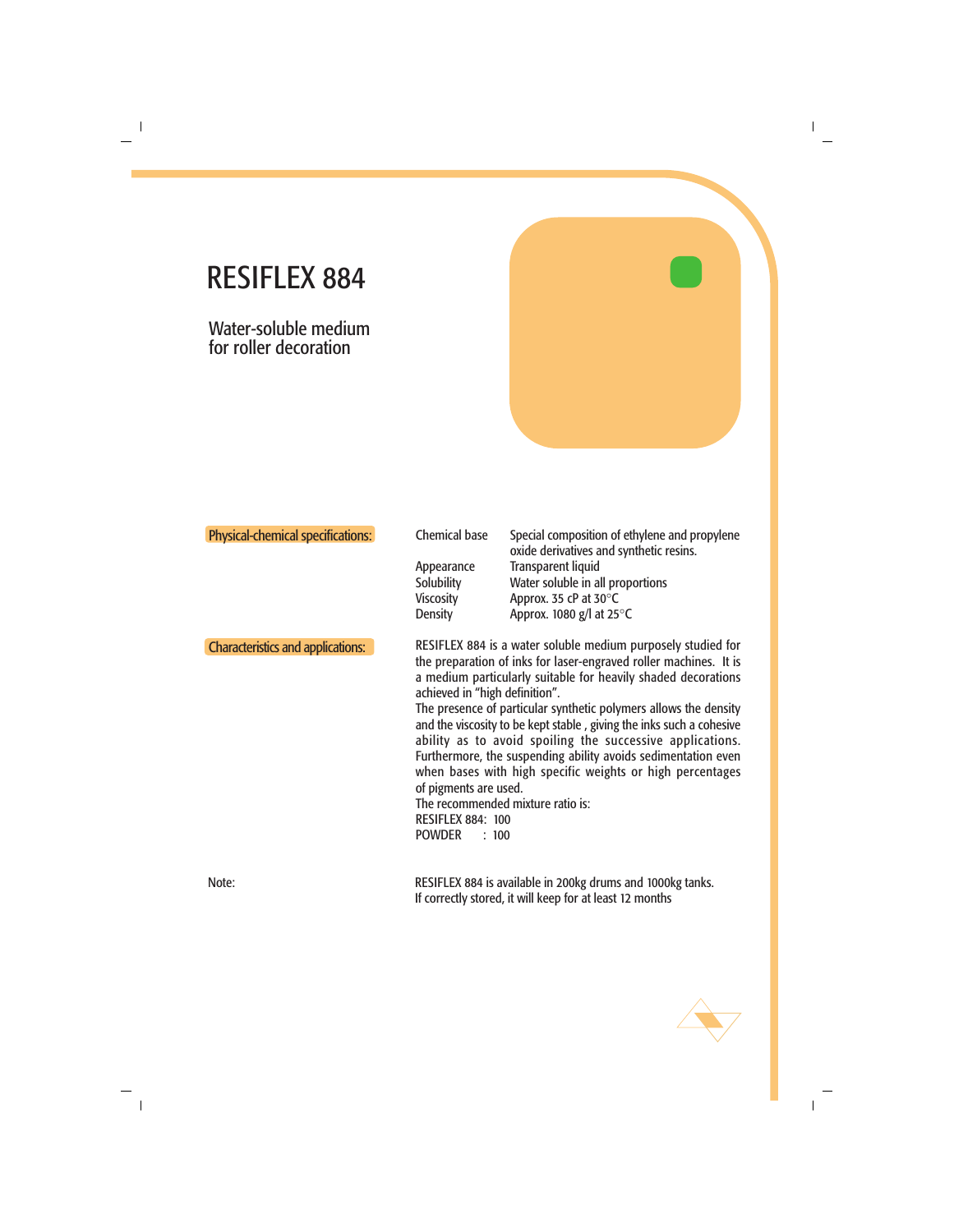Water-soluble medium for roller decoration.

| Physical-chemical specifications:        | <b>Chemical base</b><br>Appearance<br>Solubility<br><b>Viscosity</b><br><b>Density</b> | Special composition of ethylene oxide<br>derivatives and synthetic resins<br><b>Viscous liquid</b><br>Water soluble in all proportions<br>Approx. 70 cP at 30°C<br>Approx. 1120 $g$ /l at 25 $\degree$ C                                                                                                                                                                                                                                            |
|------------------------------------------|----------------------------------------------------------------------------------------|-----------------------------------------------------------------------------------------------------------------------------------------------------------------------------------------------------------------------------------------------------------------------------------------------------------------------------------------------------------------------------------------------------------------------------------------------------|
| <b>Characteristics and applications:</b> | $(60 - 80^{\circ}C)$ .<br>RESIFLEX 888: 130÷150<br><b>POWDER</b><br>: 100              | RESIFLEX 888 is a water soluble medium purposely studied for<br>the preparation of inks for laser-engraved roller machines, with<br>the ability also to decorate on supports at very high temperatures<br>The presence of particular synthetic polymers allows the density<br>and the viscosity to remain stable and gives the ink such a cohesive<br>ability as to avoid spoiling the following applications.<br>The recommended mixture ratio is: |

Note: RESIFLEX 888 is available in 200kg drums and 1000kg tanks. If correctly stored it will keep for at least 12 months.

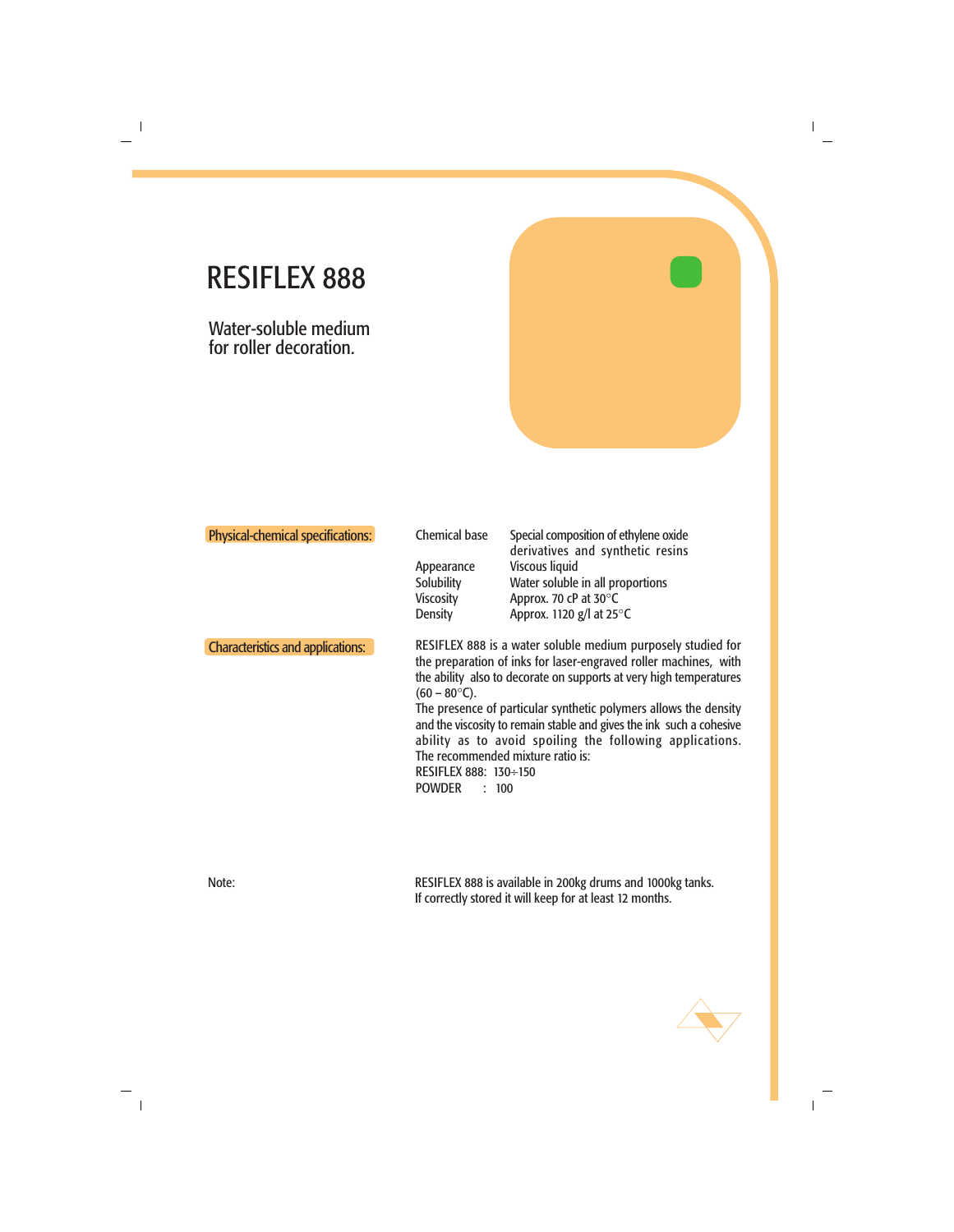### MEDIA FOR TINTOMETRIC DOSING SYSTEMS

#### They are divided into two categories: POLIMIS M POLIMIS R

#### POLIMIS M

Polimis M are screenprinting media purposely studied for mill grinding. Their principal characteristics are a good wetting power and good flow. They are, therefore, suitable for the grinding of large quantities of paste in a drum mill since they allow for an easy and complete discharge of all the material. It is recommended to do some preliminary laboratory tests so as to find the ideal solid/liquid proportions.

If it should be necessary to increase the suspension of the ground base to improve storage in the tintometric dosing system, it is possible to add a small quantity (0.05-0.2%) of NOSET SP.

#### POLIMIS R

The POLIMIS R screenpringting media have resins or polycondensate bases. They are added to the slip (made up of the organic materials and POLIMIS M) to make them suitable for application on the printing line.

They are usually added directly to the tintometric dosing system so as to give the paste the suitable characteristics for its productive application. POLIMIS R vary according to the type of application (screen printing or engraved rollers) - the quantity varies according to production necessities such as the number of threads, the type of engravement, temperature, etc., and thus POLIMIS are products which allow a wide range of applications.